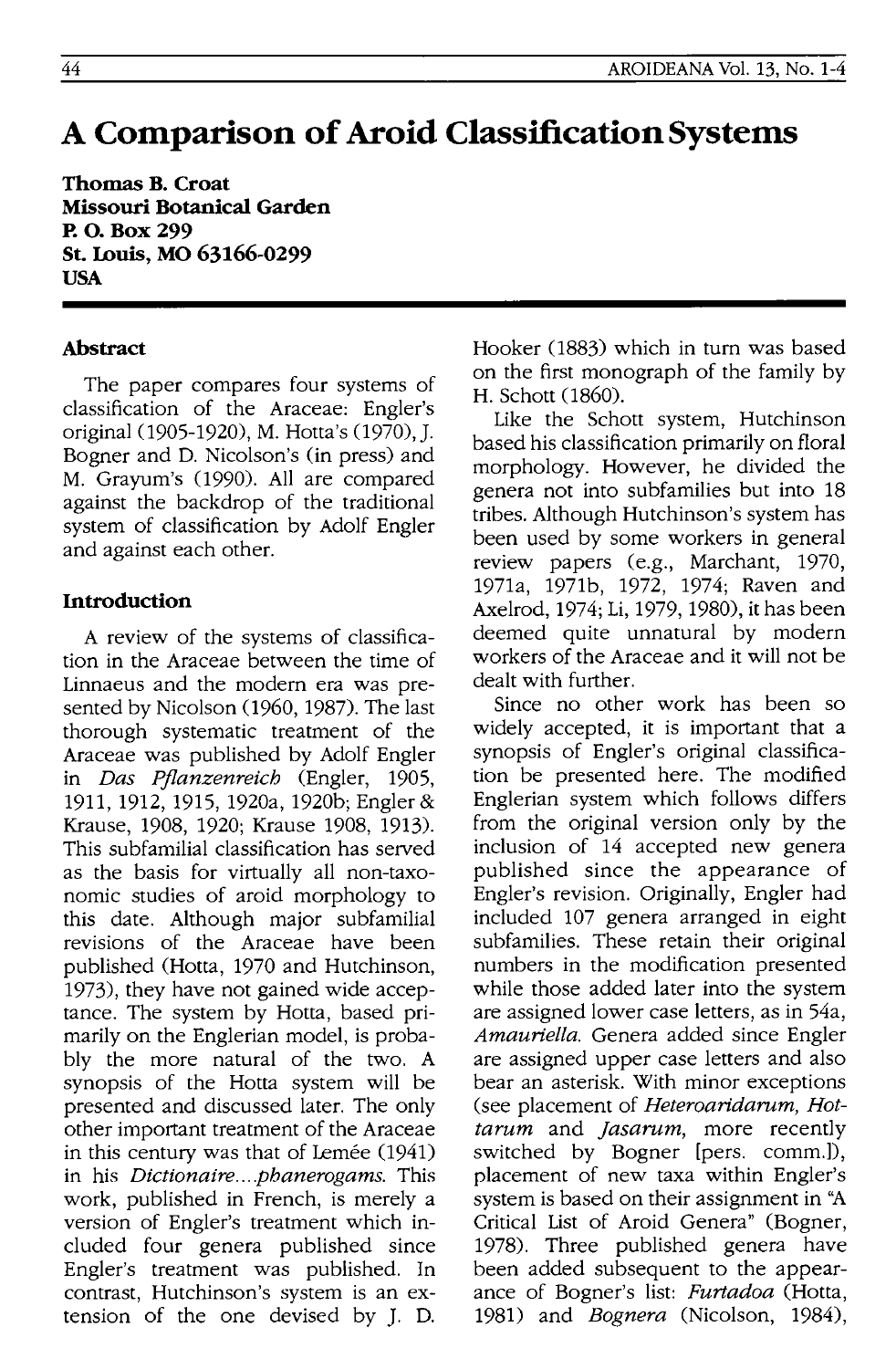both in the subfamily Philodendroideae (Calloideae in Grayum, 1990) and *Anaphyllopsis* Hay in the Lasioideae. *Lasiomorpha* was resurrected to the generic level by Hay. These have been included, using the same lettering system as for genera previously added.

Genera accepted by Engler but subsequently placed into synonymy are also indicated. The author who placed it into synonymy is added in brackets. Some of the authors of Engler's generic names have been changed to reflect proper nomenclature.

#### **The SubfamiJial Classification of the Araceae by Engler (1905-1920)**

**Subfamily I. POTHOIDEAE Engl.**  (Properly ACOROIDEAE, according to the rules of nomenclature when Acarus is included.)

- Tribe 1. POTHEAE Engl. (1. *Pothos* L., 2 .. *Pothoidium* Schott, \*2A. *Pedicellarum* M. Hotta, 3. *Anadendrum* Schott (as *Anadendron),* 3a. *Epipremnopsis*  Engl. = *Amydrium* [Nicolson])
- Tribe 2. HETEROPSIDEAE Engl, (4. *Heteropsis* Kunth)
- Tribe 3. ANTHURIEAE Engl. (5. *Anthurium* Schott)
- Tribe 4. CULCASlEAE Engl. (6. *Culcasia*  P. Beauv.)
- Tribe 5. ZAMIOCULCADEAE Engl. (7. *Zamioculcas* Schott, 8. *Gonatopus* Hook. f.)
- Tribe 6. ACOREAE Engl. (9. *Acorus* L. = Acoraceae, 10. *Gymnostachys*  R. Br.)

#### **Subfamily II. MONSTEROIDEAE Engl.**

Tribe 1. MONSTEREAE Eng!. (ll. *Rhaphidophora* Hassk. (as *Raphidophora)* Engl. 12. *Afrora*phidophora Engl.= Rhaphido*phora* [Hepper], 13. *Epipremnum* Schott, 14. *Scindapsus* Schott, 15. *Stenospermation* Schott (as *Stenospermatium),* 16. *Rhodospatha* Poepp., *17. Anepsias* Schott = *Rho-*

*dospatha* [Croat], 18. *Monstera*  Adans., 19. *Alloschemone*  Schott, 20. *Amydrium* Schott)

Tribe 2. SPATHIPHYLLEAE Engl. (21. *Spathiphyllum* Schott, 22. *Holochlamys* Engl.)

## **Subfamily m. CALLOIDEAE Schott**

- Tribe 1. SYMPLOCARPEAE Engl. (Appropriately now ORONTIEAE) *(23. Lysichiton* Schott (as *Lyschitum)* 24. *Symplocarpus*  Salisb., 25. *Orontium* L.)
- Tribe 2. CALLEAE Schott (26. *Calla* L.)
- **Subfamily Iv. LASIOIDEAE Engl.**
- Tribe 1. LASIEAE Engl. (27. *Cyrtosperma* Griff., \*27A. *Lasiomorpha Schott* [Hay] (1989), 28. *Lasia* Lour. 29. *Anaphyllum*  Schott, 29A. *Anaphyllopsis* Hay, *30. Podolasia* N. E. Brown, 31. *Urospatha* Schott [Bogner], (1988, 1989) 32. *Dracontioides*  Engl., 33. *Echidnium* Schott <sup>=</sup> *Dracontium* [Bogner], 34. *Dracontium* L., \*34A. *Pycnospatha*  Thorel ex Gagnep.)
- Tribe 2. AMORPHOPHALLEAE Eng!. (Now correctly THOM-SONIEAE) (35. *Pseudohydrosme* Engl., 36. *Plesmonium*  Schott = *A morphophallus*  [Bogner], 37. *Anchomanes*  Schott, 38. *1bomsonia* Wall. <sup>=</sup> *Amorphophallus* [Bogner, Mayo & Sivadasan], 39. *Pseudodracontium* N. E. Brown, 40. *Amorphophallus* Blume)
- Tribe 3. NEPHTHYTIDEAE Engl. (41. *Nephthytis* Schott, 42. *Cercestis*  Schott, 43. *Rhektophyllum* N. E. Brown = *Cercestis* [Bogner])
- Tribe 4. MONTRICHARDIEAE Eng!. (44. *Montrichardia* Cruger)

## **Subfamily V. PHll.ODENDROIDEAE Engl.**

Tribe 1. PHILODENDREAE Schott SubTribe 1. HOMALOM-ENINAE Schott, (\*45A. *Furtadoa* M. Hotta 45. *Homalomena*  Schott, 46. *Diandriella* Engl. <sup>=</sup> *Homalomena* [Bogner])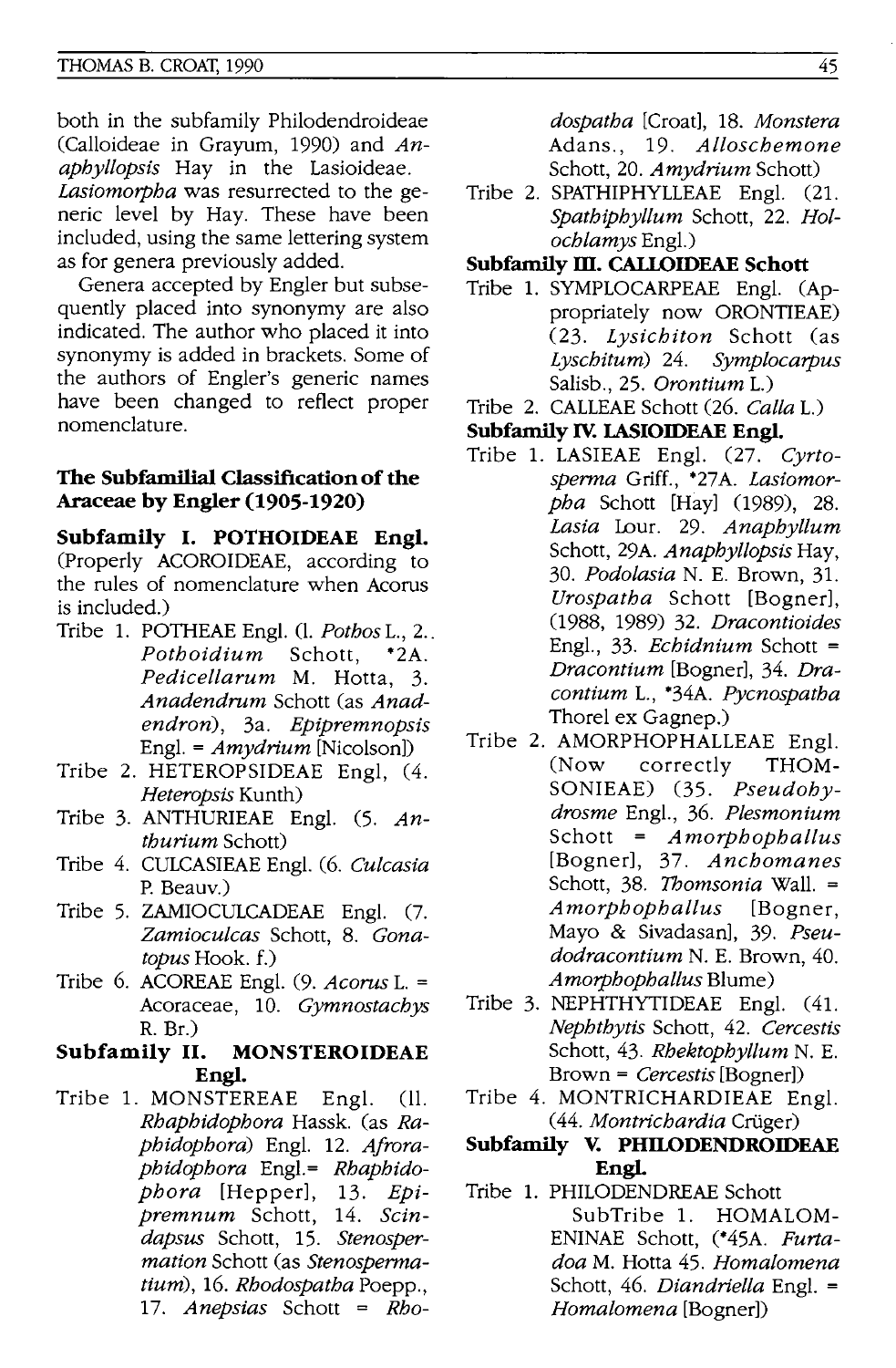## AROIDEANA Vol. 13, No. 1-4



Fig. 1. *Cercestis kamerunianus* N.E. Br. in Dyer, *Croat* 53498. Nigeria. Photo by T. B. Croat.



Fig. 3. *Calla palustris L., de Graaf 508.* Photo by A. de Graaf.



Fig. 2. *Mangonia uruguaya* (Hicken) Bogner, *F. Felippone s.n.* (type), Uruguay. Photo by F. Felippone.



Fig. 4. *Chlorospatha croatiana* Grayum, *Croat 67109,* Panama. Photo by T B. Croat.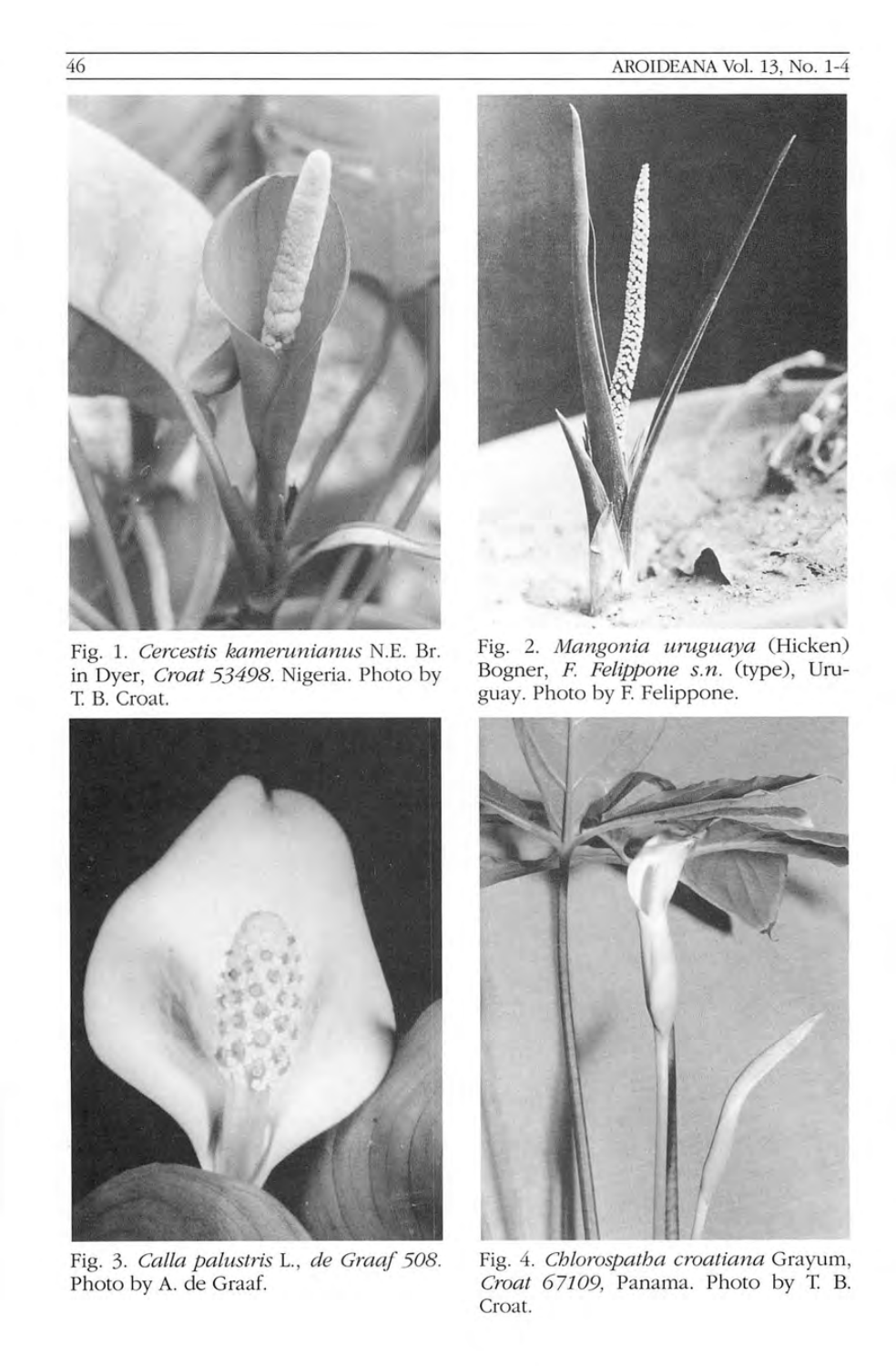Subtribe 2. SCHISMATOG-LOTTIDINAE Schott (47. *Scbis*matoglottis Zoll. & Mor., 48. *Bueepbalandra* Schott, \*48A. *Pbymatarum* M. Hotta, 49. *Aridarum* Ridley, \*49A. *Heteroaridarum* M. Hotta, \*49B. *Hottarum* Bogner & Nicolson, 50. *Piptospatba* N. E. Brown, 51. *Mieroeasia* Beccari = *Bueepbalandra* [Bogner])

Subtribe 3. PHILODEN-DRINAE Schott (52. *Pbilodendron* Schott [Krause (1913) recognized *Tbaumatopbyllum*  Schott, now = *Pbilodendron*  [Bunting), without numbering it or putting it in a key), 53. *Pbilonotion* Schott = *Sebismato glottis* [Bunting])

- Tribe 2. ANUBIADEAE Eng!. (54A. *Amauriella* Rendle = *Anubias*  [Bogner), 54B. *Anubias* Schott)
- Tribe 2A. BOGNEREAE Mayo & Nicolson (\*54A. *Bognera* Mayo & Nicolson)
- Tribe 3. AGLAONEMATEAE Engl. (55. *Aglaonema* Schott, 56. *Aglaodorum* Schott)
- Tribe 4. DIEFFENBACHIEAE Engl. (57. *Dieffenbaebia* Schott)
- Tribe 5. ZANTEDESCHIEAE Eng!. (58. *Zantedesebia* Spreng.)
- Tribe 6. TYPHONODOREAE Eng!. (59. *Typbonodorum* Lind!.)
- Tribe 7. PELTANDREAE Engl. (60. Pel*tandra* Raf.)
- **Subfamily VI. COLOCASIOIDEAE Engl.**
- Tribe 1. COLOCASIEAE Eng!. Subtribe 1. STEUDNERINAE Eng!. & K. Kr. (61. *Steudnera*  K. Koch, 62. *Remusatia* Schott, *63. Gonatantbus* Klotzsch Subtribe 2. HAPALININAE

Eng!. & K. Kr. (64. *Hapaline*  Schott)

Subtribe 3. CALADIINAE Eng!. & K. Kr. (65. *Caladiopsis*  Eng!. = *Cblorospatba* [Madison), 66. *Caladium* Vent., \*66A.

*jasarum* Bunting, 67. *Apbyllarum* S. Moore, = *Caladium*  [Bogner & Mayo) 68. *Cblorospatba* Eng!., 69. *Xantbosoma*  Schott)

Subtribe 4. COLOCASII-NAE Schott (70. *Coloeasia*  Schott)

Subtribe 5. ALOCASIINAE Schott (71. *Aloeasia* (Schott) G. Don, 72. *Sebizoeasia* Engler <sup>=</sup> *Xenopbya* [Nicolson) = Alocasia [A. Hay])

- Tribe 2. SYNGONIEAE Eng!. (73. *Porpbyrospatba* Eng!. = *Syngonium* [Croat), 74. *Syngonium*  Schott)
- Tribe 3. ARIOPSIDEAE Eng!. (75. *Ariopsis* Nimmo ex J. Graham)

## **Subfamily VII. AROIDEAE Engl.**

- Tribe 1. STYLOCHAETONIEAE Schott *(76. Styloebaeton* l.epr. as *Styloebiton)*
- Tribe 1A. AROPHYTEAE Bogner (\*76A. *Carlepbyton]um.,* \*76B. *Colletogyne* S. Buchet \*76c. *Aropbyton* ]um.)
- Tribe 2. ASTEROSTIGMATEAE Schott *(77. Mangonia* Schott, 78. *Andromyeia* A. Rich. = *Asterostigma* [Bogner), 79. *Taeearum* Brongn. ex Schott, 80. *Asterostigma* Fisch. & Mey., 81. *Synandrospadix* Eng!., 82 . *Spatbantbeum* Schott, 83. *Gorgonidium* Schott, 84. *Gearum* N. E. Brown, 85. *Spatbiearpa* Hook.)
- Tribe 3. PROTAREAE Eng!. (86. *Protarum* Eng!.)
- Tribe 4. CALLOPSIDEAE Eng!. (87. *Callopsis* Eng!.)
- Tribe 5. ZOMICARPEAE Engl. (88. *Seapbispatba* Brongn. ex Schott, 89. *Xenopbya* Schott <sup>=</sup> *Aloeasia* [Hay), 90. *Zomiearpa*  Schott, 91. *Zomiearpella* N. E. Brown, \*91A. *Filarum* Nicolson, *92. Ulearum* Eng!.)
- Tribe 6. AREAE Engl.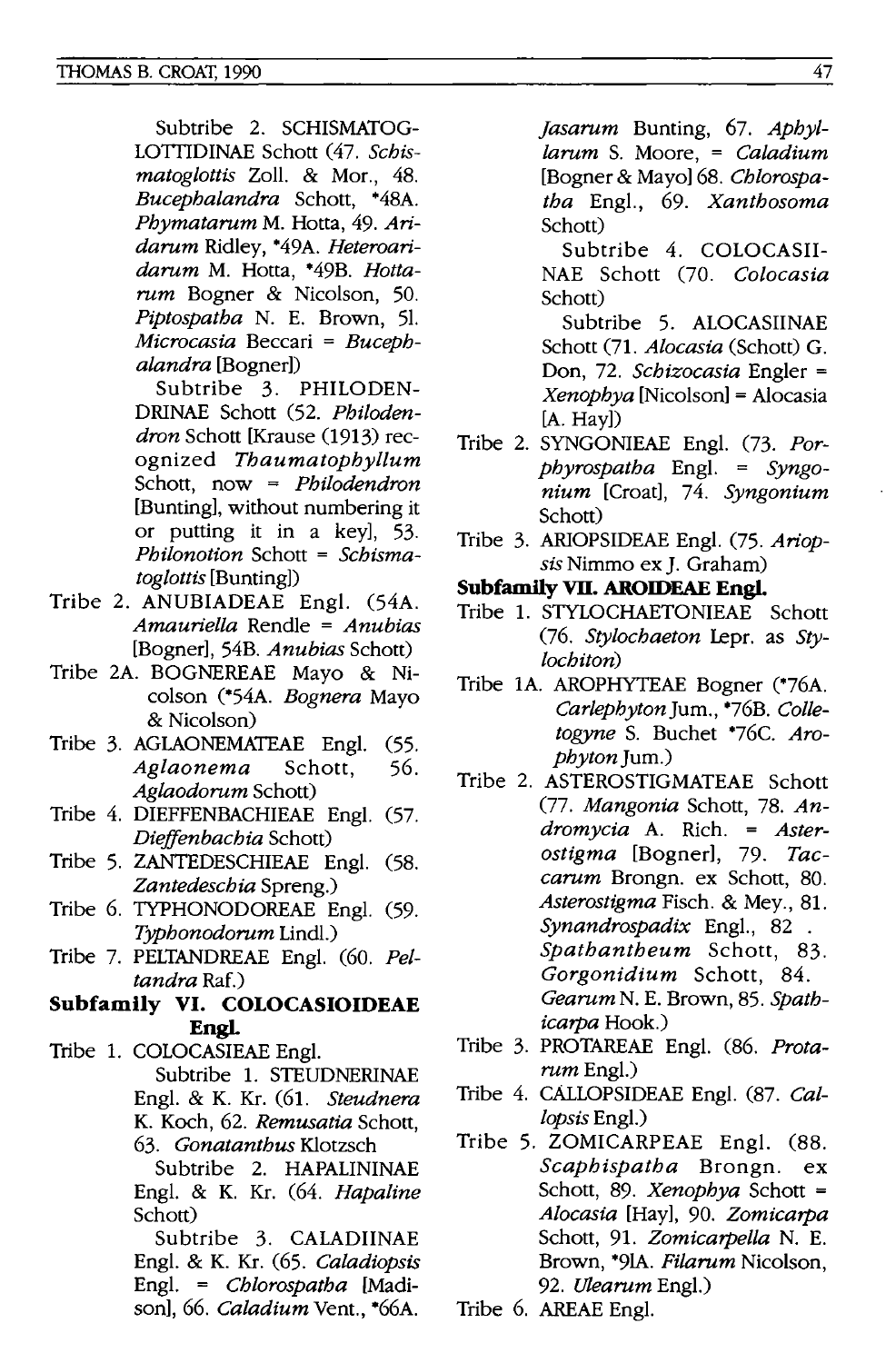Subtribe 1. ARINAE Schott *(93. Arnm* 1., 94. *Dracunculus*  Schott, 95. *Helicodiceros* Schott, *96. Tberiophonum* Blume, 97. *Typhonium* Schott, 98. *Sauromatum* Schott, 99. *Eminium*  (Blume) Schott, 100. *Biarum* Schott)

Subtribe 2. ARISARINAE Schott (10l. Arisarum Targ.-Tozz.)

Subtribe 3. ARISAEMATI-NAE Engl. 002. *Arisaema*  Mart.)

Subtribe 4. PlNELLIINAE Schott 003. *Pinellia* Ten.)

Subtribe 5. AMBRO-SININAE Schott (104. Am*brosina* Bassi)

Subtribe 6. CRYPTOCO-RYNINAE Schott (105. Lage*nandra* Dalzell, 106. *Cryptocoryne* Fisch. ex Wydl.)

## **Subfamily vm. PISTIOIDEAE Engl.**

*007. Pistia* 1.)

## **Recent Revisions of the Subfamilial Classification of the Araceae**

It is important to give recognition to the work of a small group of active researchers working in different parts of the world. These include J. Bogner (Munich), J. c. French & P. B. Tomlinson (Rutgers and Harvard Forest, respectively), M. H. Grayum (formerly of Univ. of Massachusetts, now Missouri Botanical Garden), A. Hay, (Royal Botanic Gardens, Sydney), W. Hetterscheid (Holland), M. Madison (formerly of Selby Gardens), S. J. Mayo & P. Boyce(Kew), D. H. Nicolson (Smithsonian) and M. Serebryanyi (Moscow). Bogner, Mayo & Boyce are currently completing the Araceae treatment for K. Kubitzki's *Families and Genera of Flowering Plants.*  Recently two major subfamilial classifications were completed (Grayum, 1990; Bogner & Nicolson, in press). With the permission of the authors, both of these systems will be presented here in synoptic form. These, as well as the system of Hotta, will be compared with Engler's classification. All of these systems have benefited from a substantial amount of information not available to Engler. This included extensive surveys of the anatomy (Solereder & Meyer, 1928; Cheadle, 1942; Metcalfe, 1967), including the extensive surveys of vascular stem patterns by French and Tomlinson (1980, 1981a, 1981b, 1981c, 1981d, 1983), and floral anatomy (Eyde et aI., 1967) as well as leaf blade nervature (Ertl, 1932), embryology (Jüssen, 1928), and of seedling morphology (Tillich, 1985).

Recent investigations by J. c. French and his associates have provided surveys on patterns of anther endothecial wall thickenings (French, 1986a), ovular vasculature (French, 1986b), stamen vasculature (French, 1986c), structure of ovular and placental trichomes (French, 1987a), the occurrence of sclerotic hypodermis in roots (French, 1987b), the occurrence of resin canals in roots (French, 1987c), the presence of anastomosing laticifers (French, 1988), and the presence of latex particles (Fox & French, in prep. ). A single survey or the study of a single character rarely provides conclusive evidence for the correctness of the placement of any member in the suprageneric system of classification; however, the accumulation of evidence from these broad surveys often suggests certain evolutionary trends which swing the evidence toward adding or removing elements of any group of plants.

Plant chemistry, poorly known in Engler's time, has been surveyed by a number of workers including Hegnauer (1963), Gibbs (1974), Fairbrothers et al.  $(1975)$ , Harris & Hartley  $(1980)$ , Williams et al. (981), Dahlgren & Clifford (982), Harborne (1982) and Fox & French (988), as well as others. A great deal has been learned about the cytology of the family including extensive surveys by Jones (1957), Marchant (1970, 1971a,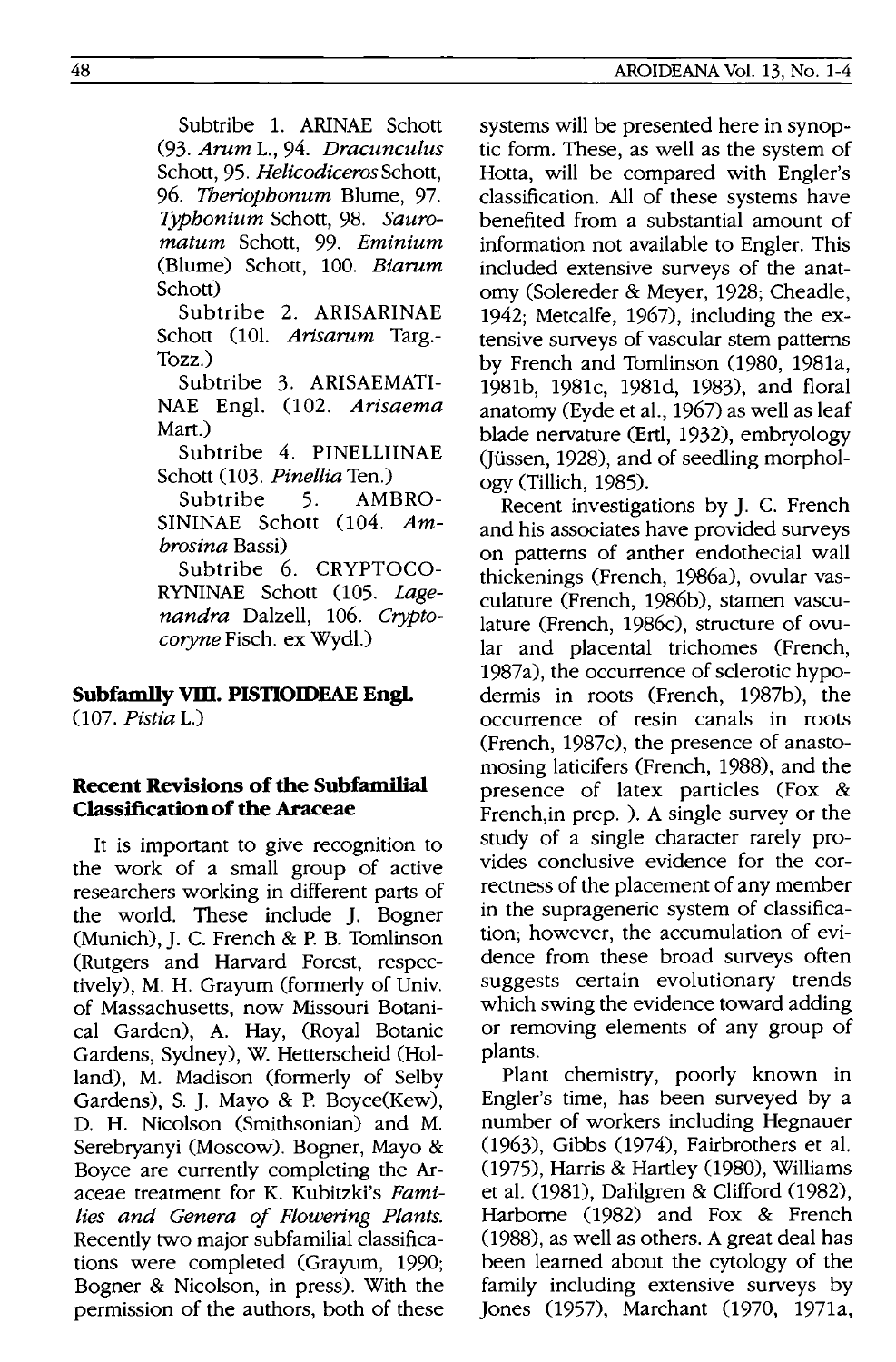1971b, 1972, 1974), and especially Petersen (989). In addition, the important subject of continental drift (Raven & Axelrod, 1974; Schuster, 1976) has been helpful in dealing with the intricate phytogeographical problems posed by this wide-ranging family.

Other important work includes surveys of palynology by Thanikaimoni (969) and by Grayum (1984). Important surveys of molecular systematics in the Araceae concentrating on restriction site variation in chloroplast DNA are currently being carried out by J. C. French. There is already preliminary evidence that these surveys will be rich in information concerning the evolution of the Araceae. All of these listed above, coupled with many modem revisions of aroid taxa have combined to yield an important body of useful knowledge to modem-day revisionists of the Araceae.

All three of the modem systems demonstrate Significant differences from that of Engler. The system by Hotta will be presented first, followed by the system of Bogner & Nicolson, and finally by that of Grayum.

## **The Subfamilial Classification of the Araceae by Hotta (1970)**

The following system by Hotta is based solely on genera in Eastern Asia and Malesia. It deals with members of all of Engler's subfamilies of Araceae but includes only 39 genera (fewer if one accepts the synonymization of those genera indicated). It cannot thus be considered a thorough revision of the family because there are many tribes which are restricted to Africa or the Americas which were not considered (though some were included in synonymy). The system contains six subfamilies, but only 14 tribes, because he was not dealing with the entire family.

## **A Synopsis of Hotta's System**

## **Subfamlly I. ACOROIDEAE**

Tribe 1. ACOREAE *(Acorns* [also *Gymnostacbys* in this subfamily,

though out of his study area)) **Subfamily II. POTHOIDEAE** 

- Tribe 1. POTHEAE *(Potbos, Potboidium)*
- Tribe 2. MONSTEREAE *(Rbapbido*pbora, Anadendrum, Amγ*drium, Scindapsus)*
- Tribe 3. SPATHIPHYLLEAE *(Spatbipbyllum, Holocblamys)*

#### **Subfamily m. LASIOIDEAE**

- Tribe 1. SYMPLOCARPEAE *(Lysicbiton, Symplocarpus)*
- Tribe 2. LASIEAE *(Cyrtosperma, Lasia, Pycnospatba)*
- Tribe 3. AMORPHOPHALLEAE [Thomsonieae] *(1bomsonia* = *Amorpbopballus, Pseudodracontium, Amorpbopballus)*

#### **Subfamily Iv. PHITODENDROIDEAE**

- Tribe 1. CALLEAE *(Calla)*
- Tribe 2. AGLAONEMATEAE *(Aglaonema, Aglaodorum)*
- Tribe 3. HOMALOMENEAE *(Homalomena, Diandriella* = *Homalomena* [fide Bogner & Nicolson))
- Tribe 4. SCHISMATOGLOTTIDEAE *(Scbismatoglottis, Pbymatarum, Bucepbalandra, Microcasia* = *Bucepbalandra, Aridarum, Piptospatba)*
- Tribe 5. COLOCASIEAE (Remusatia, *Gonatantbus, Hapaline, Colocasia, Alocasia, Scbizocasia* <sup>=</sup> *Xenopbya* = *Alocasia)*

#### **Subfamlly V. AROIDEAE**

- Tribe 1. AREAE *(Typbonium, Arisaema, Pinellia)*
- Tribe 2. CRYPTOCORYNEAE *(Cryptocoryne)*
- **Subfamily VI. PISTIOIDEAE**  *(Pistia)*

## **Discussion**

Although Hotta's arrangement of subfamilies is in some ways more radical than that of Bogner & Nicolson, he does not separate *Acorns* from the family, but places it in its own subfamily with *Gymnostacbys.* However, the latter is out of the range of Hotta's study. Hotta departs radically from Bogner & Ni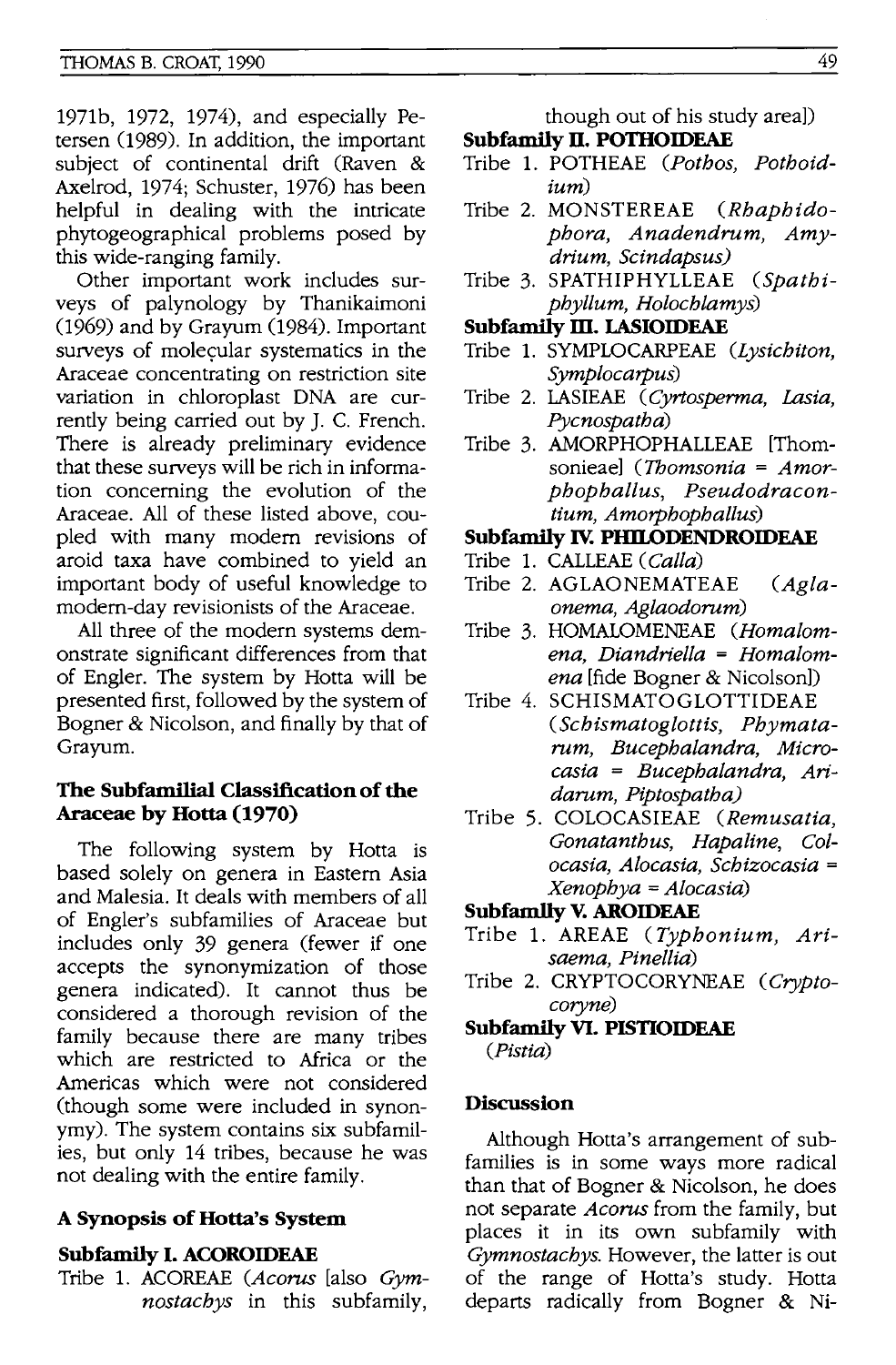colson in merging the subfamily Monsteroideae into the Pothoideae. Six characteristics are included as justification for this, including: 1) a tendency toward a climbing habit; 2) the presence of vessels in the stems; 3) reticulated leaf blade venation; 4) the common occurrence of geniculate petioles; 5) the presence of bisexual flowers; and 6) the unreliability of the character involving the presence or absence of trichosclereids which has been used by Engler to separate the two subfamilies. He also specifically states that the tribe Zamioculcadeae is not closely related to the *Pothos* and *Rhaphidophora* group and places it with the subfamily Lasioideae (not actually treating it, but including it in synonymy).

In addition, Hotta also departs further from the typical Englerian system in: 1) eliminating the subfamily Calloideae; 2) submerging *Lysichiton, Symplocarpus*  and *Orontium* (though out of the range of his study), in his tribe Symplocarpeae in the subfamily Lasioideae; and 3) by placing *Calla* in the tribe Calleae at the head of the subfamily Philodendroideae. He also placed *Dracontium* from the Lasioideae into synonymy under his tribe Amorphophalleae (now Thomsonieae).

The Philodendroideae in Hotta's treatment remains substantially intact with respect to the Asian genera. He does not deal with many of the American and African tribes of the subfamily. Nevertheless, the subfamily is radically altered by the inclusion of *Calla* as tribe Calleae, the tribe Asterostigmateae (from Engler's subfamily Aroideae) and the entire subfamily Colocasioideae as tribe Colocasieae. Though Hotta treats only the tribe Colocasieae, he synonymizes the entire subfamily Colocasiodeae under the subfamily Philodendroideae. He also synonymizes Engler's tribe Philodendreae.

Hotta's subfamily Aroideae deals with only a few genera. Aside from removing the Asterostigmateae (as mentioned above), he basically follows Engler's classification for the included genera he treats but raises the subtribe Cryptocoryninae to tribal level. He makes no change in the subfamily Pistioideae.

Hotta was well ahead of most aroid taxonomists in proposing major changes in Engler's system. Some of these proposed changes have been adopted by Grayum.

## **The Subfamilial Classification of the Araceae by Bogner & Nicolson** *(in press)*

This system was first presented at the Aroid Workshop at Harvard Forest in May 1984 and was submitted as a chapter (as was the present paper) of "The Biology of the Araceae," a much-cited, but now defunct work to have been published by Cornell University Press. After the collapse of this proposed book, the paper was accepted for publication in *Willdenowia,* where it will soon appear. The classification system is based on more than two decades of critical observations by both authors, but especially on the long-standing and intense interest of the first author. Bogner has cultivated and observed most aroid genera at the Botanical Garden in Munich. His persevering interest in obtaining live material to study has carried him to most parts of the world (at his own expense) and has given him not only the world's best generic collection of Araceae, but also an insight into the taxonomy of the family not afforded many of his predecessors or contemporaries. Nicolson, owing to his long career with Araceae (beginning 25 years ago in Asia), his intense bibliographic interest coupled with language translation skills and a keen interest in nomenclatural problems, makes him a unique addition to the team. The system contains nine subfamilies, 35 tribes and 13 subtribes.

## **A Synopsis of Bogner & Nicolson's System**

## **Subfamily 1. GYMNOSTACHYDOI-DEAE**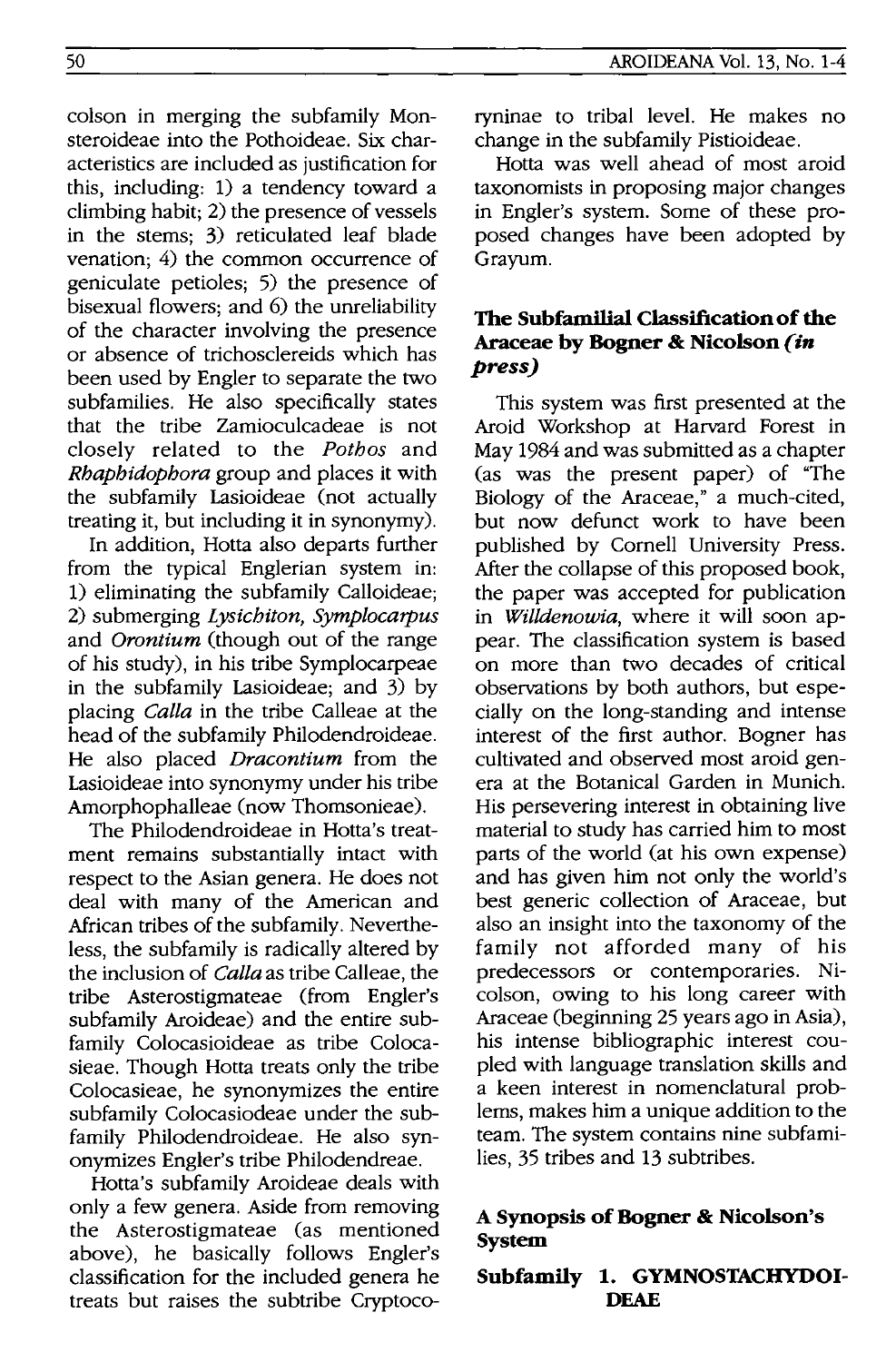- Tribe 1. Gymnostachydeae (1. *Gymnostachys)*
- **Subfamily n. POTHOIDEAE**
- Tribe 1. Potheae (2. *Pothos,* 3. *Pedicellarum,* 4. *Pothoidium)*

#### **Subfamily ill. MONSTEROIDEAE**

- Tribe 1. ANADENDREAE (5. *Anadendrum)*
- Tribe 2. MONSTEREAE (6. *Amydrium, 7. Rhaphidophora,* 8. *Epipremnum,* 9. *Scindapsus, 10. Alloschemone,* 11. *Stenospermation,* 12. *Rhodospatha, 13. Monstera)*
- Tribe 3. HETEROPSIDEAE (14. *Heteropsis)*
- Tribe 4. SPATHIPHYLLEAE (15. Spa*thiphyllum,* 16. *Holochlamys)*

#### **Subfamily Iv. CAU..OIDEAE**

Tribe 1. Calleae (17. *Calla)* 

#### **Subfamily V. LASIOIDEAE**

- Tribe 1. ORONTIEAE (18. Lysichiton, *19. Symplocarpus,* 20. *Orontium)*
- Tribe 2. ANTHURIEAE (21. *Anthurium)*

Tribe 3. LASIEAE

- Subtribe 1. DRACONTIINAE *(22. Cyrtosperma,* 23. *Lasiomorpha,* 24. *Lasia,* 25. *Anaphyllum, 26. Anaphyllopsis,* 27. *Podolasia,* 28. *Urospatha,* 29. *Dracontioides,* 30. *Dracontium*  Subtribe 2. PYCNOSPA-THINAE C31. *Pycnospatha)*
- Tribe 4. ZAMIOCULCADEAE (32. *Zamioculcas,* 33. *Gonatopus)*
- Tribe 5. CALLOPSIDEAE (34. *Callopsis)*
- Tribe 6. NEPHTHYTIDEAE C35. *Pseudohydrosme,* 36. *Anchomanes, 37. Nephthytis,* 38. *Cercestis)*
- Tribe 7. CULCASIEAE (39. *Culcasia)*
- Tribe 8. MONTRICHARDIEAE (40. *Montrichardia)*

#### **Subfamily VI. PHILODENDROIDEAE**

Tribe 1. PHILODENDREAE Subtribe 1. HOMALOM-ENINAE (41. *Furtadoa, 42.* 

*Homalomena)*  Subtribe 2. SCHISMATOG-LOTTIDINAE (43. *Schismato glottis,* 44. *Piptospatha, 45.* 

*Hottarum,* 46. *Bucephalandra, 47. Phymatarum,* 48. *Aridarum,* 49. *Heteroaridarum)*  Subtribe 3. PHILODEN-DRINAE (50. *Philodendron)* 

- Tribe 2. ANUBIADEAE (51. *Anubias)*
- 
- Tribe 3. BOGNEREAE (52. *Bognera)*  Tribe 4. AGLAONEMATEAE *Aglaonema,* 54. *Aglaodorum)*
- Tribe 5. DIEFFENBACHIEAE (55. *Die/ fenbachia)*
- Tribe 6. ZANTEDESCHIEAE (56. *Zantedeschia)*
- Tribe 7. TYPHONODOREAE (57. *Typhonodorum)*
- Tribe 8. PELTANDREAE (58. *Peltandra)*

#### **Subfamily VII. COLOCASIOIDEAE**

- Tribe 1. CALADIEAE (59. *Xanthosoma, 60. Chlorospatha,* 61. *Caladium,* 62. *Scaphispatha, 63. jasarum)*
- Tribe 2. STEUDNEREAE SubTribe 1. STEUDNERI-NAE (64. *Steudnera,* 65. *Remusatia,* 66. *Gonatanthus)*  SubTribe 2. HAPALIN-INAE (67. *Hapaline)*
- Tribe 3. PROTAREAE (68. *Protarum)*
- Tribe 4. COLOCASIEAE (69. *Colocasia, 70. Alocasia)*
- Tribe 5. SYNGONIEAE (71. *Syngonium)*
- Tribe 6. ARIOPSIDEAE (72. *Ariopsis)*
- **Subfamily VIII.AROIDEAE**
- Tribe 1. STYLOCHAETONIEAE (73. *Stylochaeton)*
- Tribe 2. AROPHYTEAE (74. Carle*phyton,* 75. *Colletogyne, 76. Arophyton)*
- Tribe 3. SPATHICARPEAE (77. *Mangonia,78. Taccarum,* 79. *Asterostigma,* 80. *Gorgonidium, 81. Synandrospadix,* 82. *Gearum, 83. Spathantheum,* 84. *Spathicarpa)*
- Tribe 4. ZOMICARPEAE (85. *Zomicarpa,* 86. *Filarum,* 87. *Zomicarpella,* 88. *Ulearum)*
- Tribe 5. THOMSONIEAE (89. *Amorphophallus,* 90. *Pseudodracontium)*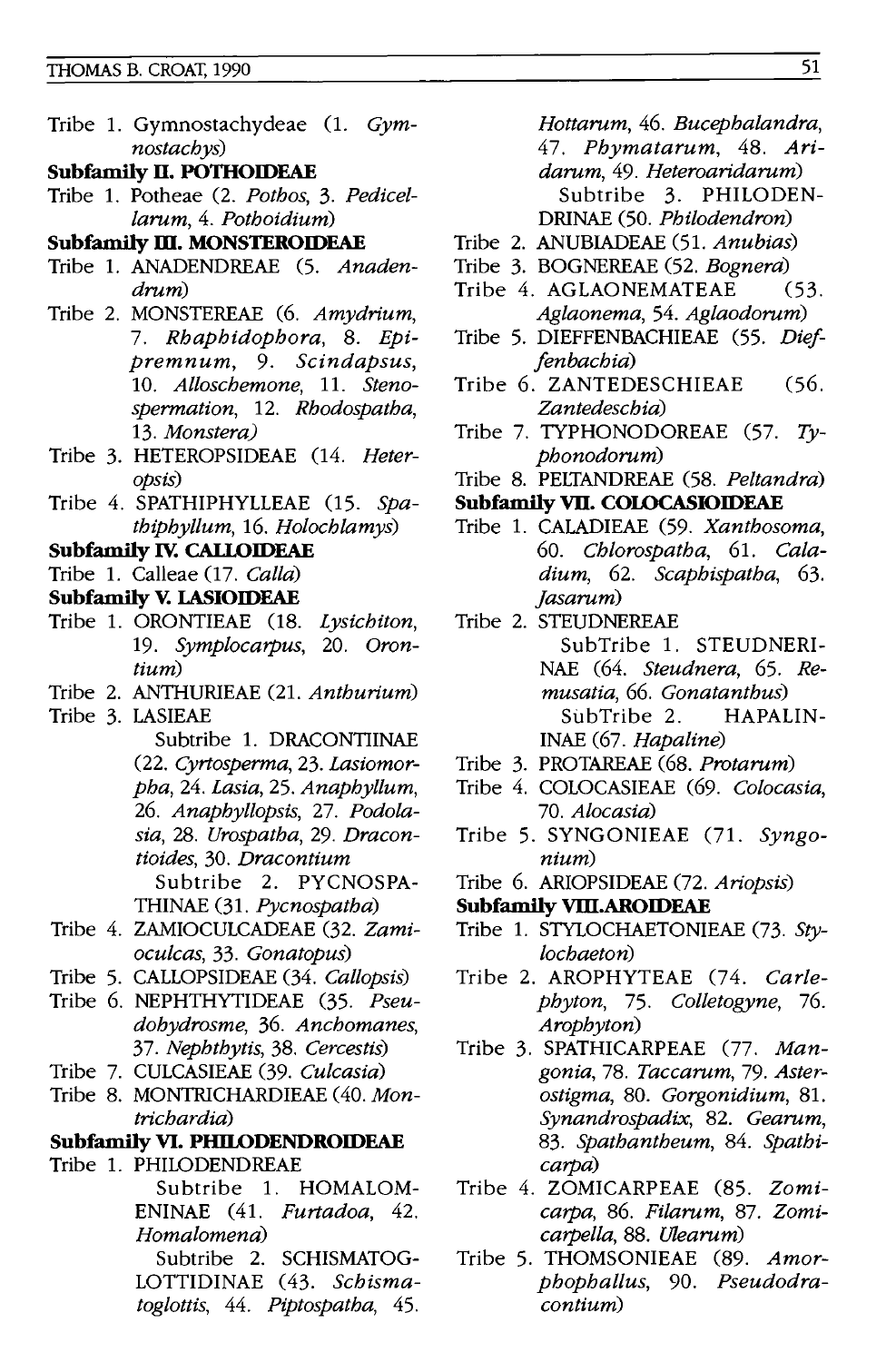Tribe 6. AREAE

Subtribe 1. ARINAE (91. *Arum,* 92. *Dracunculus,* 93. *Helicodiceros,* 94. *Theriophonum,* 95. *Typhonium, 96. Sauromatum,* 97. *Eminium,*  98. *Biarum)* 

Subtribe 2. ARISARINAE (99. *Arisarum)* 

Subtribe 3. ARISAEMATI-NAE (100. *Arisaema)* 

Subtribe 4. ATHERURINAE *001. Pinellia)* 

Subtribe 5. AMBROSI-NINAE (102. Ambrosina)

Subtribe 6. CRYPTOCO-RYNINAE (103. *Lagenandra*, 104. *Cryptocoryne)* 

**Subfamily IX. PISTIOIDEAE** 

*005. Pistia)* 

# **Discussion**

Bogner & Nicolson's system, with 105 genera, reduces the number of genera from the 110 recognized by Bogner (1978). Those genera reduced to synonymy since the 1978 paper are: *1bomsonia* and *Plesmonium* = *Amorphophal-Ius, Echidnium* = *Dracontium, Rhektophyllum* = *Cercestis, Diandriella* = *Homalomena.* Two other genera reduced to synonymy in recent years are: *Caladiopsis* = *Chlorospatha* (Madison, 1981), and *Porphyrospatha* = *Syngonium*  (Croat, 1981).

Five genera have been added since Bogner's 1978 list was published in *Aroideana.* These include the reinstatement of *Alloschemone* next to *Scindapsus* in the Monstereae, the incorporation of *Bognera* following the tribe Anubiadeae in the subfamily Philodendroideae, *Furtadoa* in the subtribe Homalomeninae of tribe Philodendreae, and La*siomorpha* and *Anaphyllopsis* in the subtribe Dracontiinae of the tribe Lasieae.

The most significant changes in the revised system by Bogner & Nicolson, as outlined above, include the following: 1) the removal of *Acorus* from the family; 2)

the separation of *Gymnostachys* from the Pothoideae into the subfamily Gymnostachydoideae; 3) the transfer of the Anthurieae from the Pothoideae to the Lasioideae; 4) the Heteropsidae from Pothoideae to Monsteroideae; 5) the Orontieae from the Calloideae to Lasioideae; 6) the Thomsonieae from the Lasioideae to Aroideae; and 7) the Callopsideae from Aroideae to Lasioideae.

The suggestion that *Acorus* was not a good member of the Pothoideae was already accepted by several other authors (Eyde et al., 1967; Hotta, 1970; Thorne, 1976, 1983), but its exclusion from the Araceae was first suggested by Deyl (1955) and later by Grayum (1984, 1987) and Tillich (1985). Other significant changes involved major realignments in the Pothoideae and Lasioideae.

Many alterations involved changes in rank within the subfamilies or the movement of a few genera from one established subfamily to another. *Anadendrum* was moved from tribe Potheae in the subfamily Pothoideae to its own tribe, the Anadendreae in the Monsteroideae. Also transferred from the Pothoideae were the tribes Zamioculcadeae and Culcasieae, which were placed in the subfamily Lasioideae. Other genera transferred were *Protarum* (tribe Protareae) to the Colocasioideae, and Scaphispatha (tribe Zomicarpeae) from the subfamily Aroideae to the tribe Caladieae in the subfamily Colocasioideae (Bogner, 1980). Earlier (Bogner 1980a), *jasarum* was moved from the subtribe Alocasiinae to the tribe Caladieae.

Some subtribes were merged, such as the Alocasiinae into Colocasiinae. In other cases, new subtribes were created, such as in the Lasioideae, with the subtribe Dracontiinae of the Lasieae accomodating all genera in the tribe Lasieae except *Pycnospatha.* The new subtribe Pycnospathinae contains only the latter genus (Bogner, 1973).

The subtribe Steudnerinae in the Colocasioideae was elevated to tribal status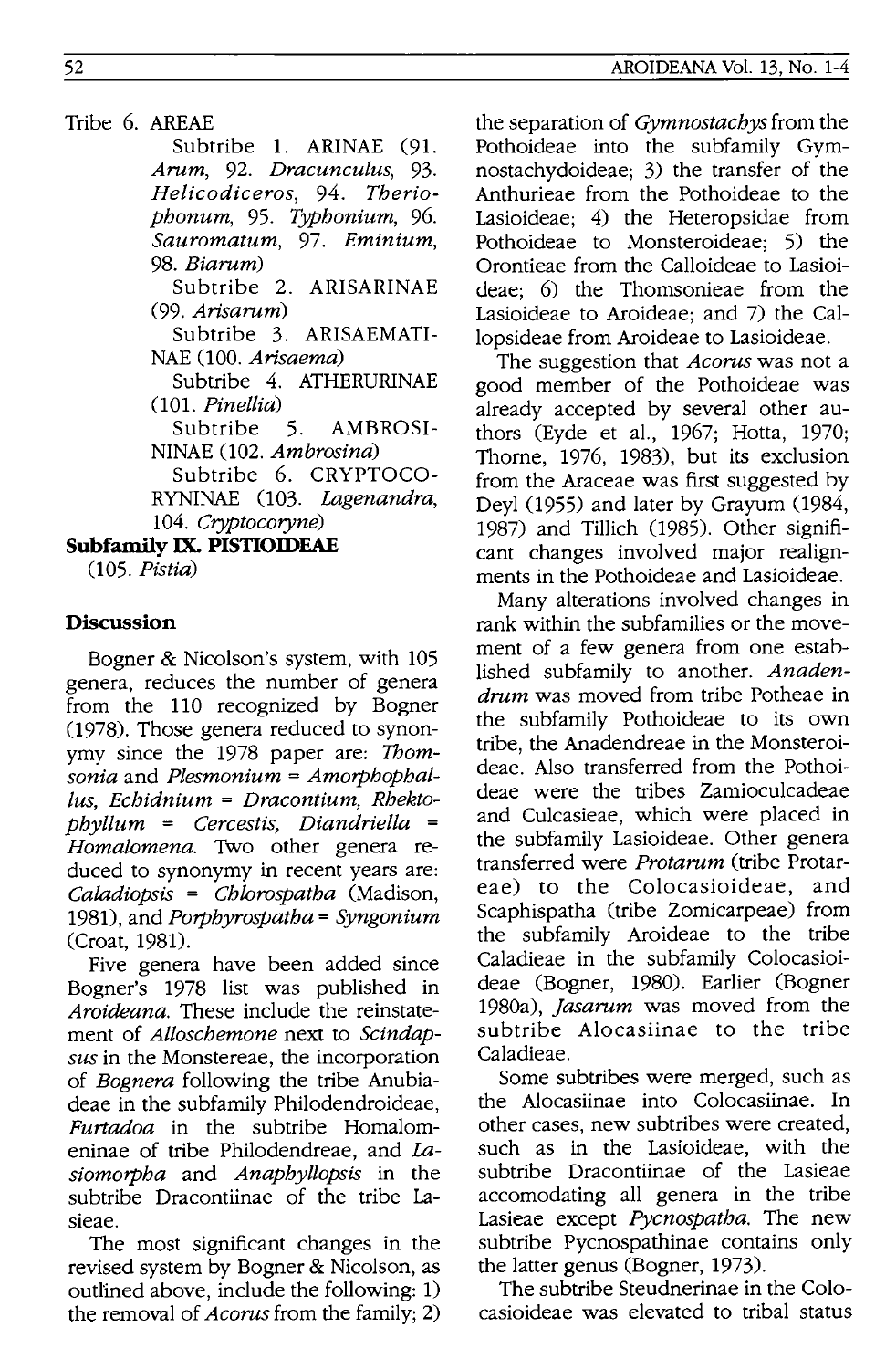(Steudnereae) and split into two subtribes which are the Steudnerinae with *Steudnera, Remusatia* and *Gonatanthus*  and the Hapalininae with *Hapaline.* Also elevated was the subtribe Caladiinae in the subfamily Colocasioideae, which became the tribe Caladieae. It was also shifted to the first tribe of the subfamily.

The remainder of the changes incorporated by Bogner & Nicolson involved changing positions of genera within existing tribes or subtribes. These include movement of 1) *Amydrium* closer to *Rhaphidophora* in the tribe Monstereaej 2) *Piptospatha* from the last position in the subtribe Schismatoglottidinae (subfamily Philodendroideae) to the second position following *Schismatoglottis, and 3) moving <i>Hottarum* from the next to the last position in subtribe Schismatoglottidinae to the third position following *Piptospatha.* 

Overall the proposed changes in the Englerian system were generally conservative ones which have definitely resulted in an improvement in the subfamilial classification.

## **The Subfamilial** Classification of the **Araceae by Grayum (1990)**

Working concurrently with Bogner & Nicolson yet independently from them, M. H. Grayum, under the direction of J. Walker at the University of Massachusetts (Amherst), prepared his own subfamilial classification of the family. His research, though concentrating on the first rigorous survey of pollen using scanningelectron microscopy, also involved the most thorough analysis of all morphological character states since the time of Engler and of the three systems analyzed, his is the only one which is accompanied by a complete explanation of the rationale behInd the placement of the taxa involved.

Grayum has proposed the most radical alterations in the subfamilial classification of the Araceae to date. The system contains five subfamilies, 40 tribes and 13 subtribes.

#### **A Synopsis of Grayum's System**

#### **I. Subfamily P011IOIDEAE**

- 1. Tribe GYMNOSTACHYDEAE *( Gymnostachys)*
- 2. Tribe SPATHIPHYLLEAE *(Spathiphyllum, Holochlamys)*
- 3. Tribe ANTHURIEAE *(Anthurium)*
- 4. Tribe POTHEAE *(Pothos, Pedicellarnm, Pothoidium)*
- 5. Tribe ANADENDREAE *(Anadendrum)*
- 6. Tribe MONSTEREAE
	- a. Subtribe HETEROPSIDINAE *(Heteropsis)*
	- b. Subtribe MONSTERINAE *(Rhaphidophora, Monstera, Amydrium, Epipremnum,*  Sc *in daps us, Alloschemone, Stenospermation, Rhodospatha)*
- 7. Tribe ZAMIOCULCADEAE *(Zamioculcas, Gonatopus)*

**II. Subfamily CALLOIDEAE** (Referred to later in this paper for comparative purposes only as "Philodendroideae")

- A. *Galla* Alliance
	- 8. Tribe CALLEAE *(Galla)*
- B. *Nephthytis* Alliance
	- 9. Tribe NEPHTHYTIDEAE *(Nephthy tis, Anchomanes, Pseudohydrosme)*
	- 10. Tribe CALLOPSIDEAE *(Gallopsis, Ulearnm, Pilarnm, Zomicarpella)*
	- **11.** Tribe MONTRICHARDIEAE *(Montrichardia)*
- C. *Aglaonema* Alliance
	- 12. Tribe ANUBIADEAE *(Anubias)*
	- 13. Tribe ZANTEDESCHIEAE *(Zantedeschia)*
	- 14. Tribe AGLAONEMATEAE *(Aglaonema, Aglaodornm)*
	- 15. Tribe SPATHICARPEAE *(Mangonia, Asterostigma, Synandrospadix, Taccarnm, Gorgonidium, Gearnm, Spathantheum, Spathicarpa)*
	- 16. Tribe DIEFFENBACHIEAE *(Die! jenbachia)*
	- 17. Tribe BOGNEREAE *(Bognera)*
- D. *Peltandra* Alliance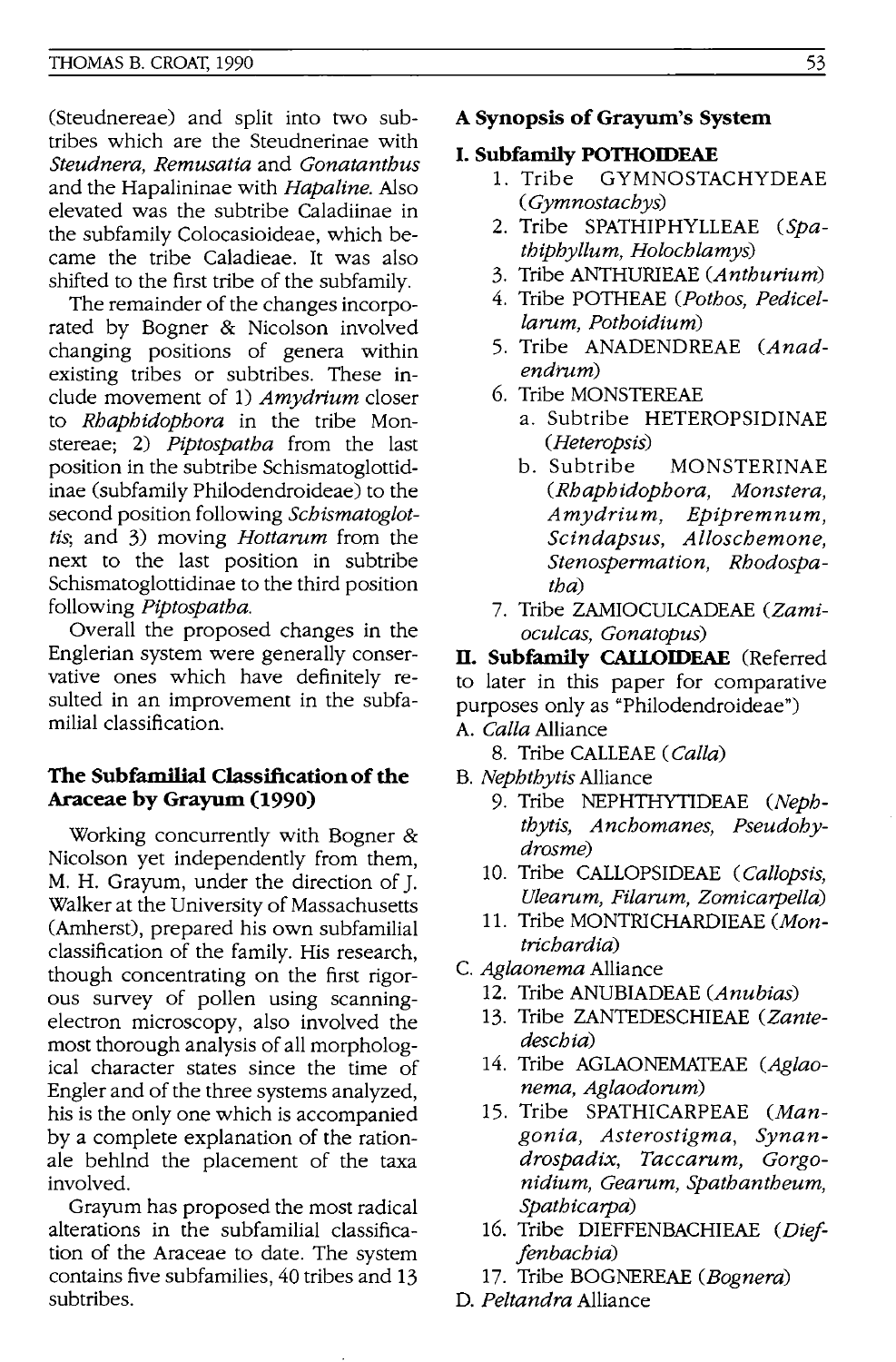- 18. Tribe PELTANDREAE (Peltandra, Typhonodorum)
- 19. Tribe AROPHYTEAE (Arophyton, Carlephyton, Colletogyne)
- 20. Tribe SCHISMATOGLOTTIDEAE (Schismatoglottis, Piptospatha, Bucephalandra, Phymatarum, Aridarum, Heteroaridarum, Hottarum)
- E. Philodendron Alliance
	- 21. Tribe CULCASIEAE (Culcasia)
	- 22. Tribe CERCESTIDEAE (Cercestis)
	- 23. Tribe HOMALOMENEAE (Furtadoa, Homalomena)
	- 24. Tribe PHILODENDREAE (Philodendron)

## **m. Subfamily COLOCASIOIDEAE**

- 25. Tribe ZOMICARPEAE (Zomicarpa)
- 26. Tribe COLOCASIEAE a. Subtribe PROTARINAE (Protarum)

b. Subtribe STEUDNERINAE (Steudnera)

c. Subtribe REMUSATIINAE (Remusatia, Gonatanthus) d. Subtribe COLOCASIINAE (Col-

ocasia, Alocasia)

27. Tribe CALADIEAE Schott a. Subtribe JASARINAE (Jasarum) b. Subtribe SCAPHISPATHINAE (Scaphispatha)

> c. Subtribe CALADIINAE (Caladium, Xanthosoma, Chlorospatha, Aphyllarum)

d. Subtribe SYNGONIINAE (Syngonium)

e. Subtribe HAPALININAE (Hapaline)

## **Iv. Subfamily LASIOIDEAE**

- 28. Tribe SYMPLOCARPEAE (Symplocarpus, Lysichiton)
- 29. Tribe ORONTIEAE (Orontium)
- 30. Tribe LASIEAE

a. Subtribe DRACONTIINAE (Anaphyllopsis\*, Cyrtosperma, Lasia, Lasiomorpha\*, Anaphyllum, Podolasia, Urospatha, Dracontioides, Dracontium)

b. Subtribe PYCNOSPATHINAE (Pycnospatha)

- 31. Tribe STYLOCHAETONIEAE (Stylochaeton)
- **V. Subfamily AROIDEAE** 
	- 32. Tribe THOMSONIEAE (Pseudodracontium, Amorphophallus)
	- 33. Tribe ARISAREAE (Arisarum)
	- 34. Tribe PINELLIEAE (Pinellia)
	- 35. Tribe PISTIEAE (Pistia)
	- 36. Tribe CRYPTOCORYNEAE (Cryptocoryne, Lagenandra)
	- 37. Tribe  $AMBROSINEAE$   $(Am$ brosina)
	- 38. Tribe ARIOPSIDEAE (Ariopsis)
	- 39. Tribe ARISAEMATEAE (Arisaema)
	- 40. Tribe AREAE (Arum, Dracunculus, Helicodiceros, Theriophonum, Typhonium, Sauromatum, Eminium, Biarum)

\* These genera added since 1990 paper (Grayum, pers. comm.).

#### **Discussion**

In agreement with Hotta (1970), Grayum also merges the Pothoideae and Monsteroideae and places the tribes Calleae, Spathicarpeae and Zantedeschieae in the Calloideae (previously named Philodendroideae). Unlike Hotta, he leaves the tribe Zamioculcadeae in the Pothoideae. Similarities with the system of Hotta end here, but Grayum makes other radical departures from the Englerian system. Because the changes made by Grayum in Engler's system are many, the discussion will proceed section by section.

#### **POTHOIDEAE**

Grayum's system appeared originally in his Ph.D. thesis (Grayum, 1984) and was subsequently published with some modifications (Grayum, 1990). This paper will deal primarily with the latest revision. Grayum considers the linear sequencing of his taxa of no significance. Although Grayum (1984) removed Gymnostachys from Engler's Acoreae to its own subfamily, the Gymnostachydoideae, his 1990 revision retains it in the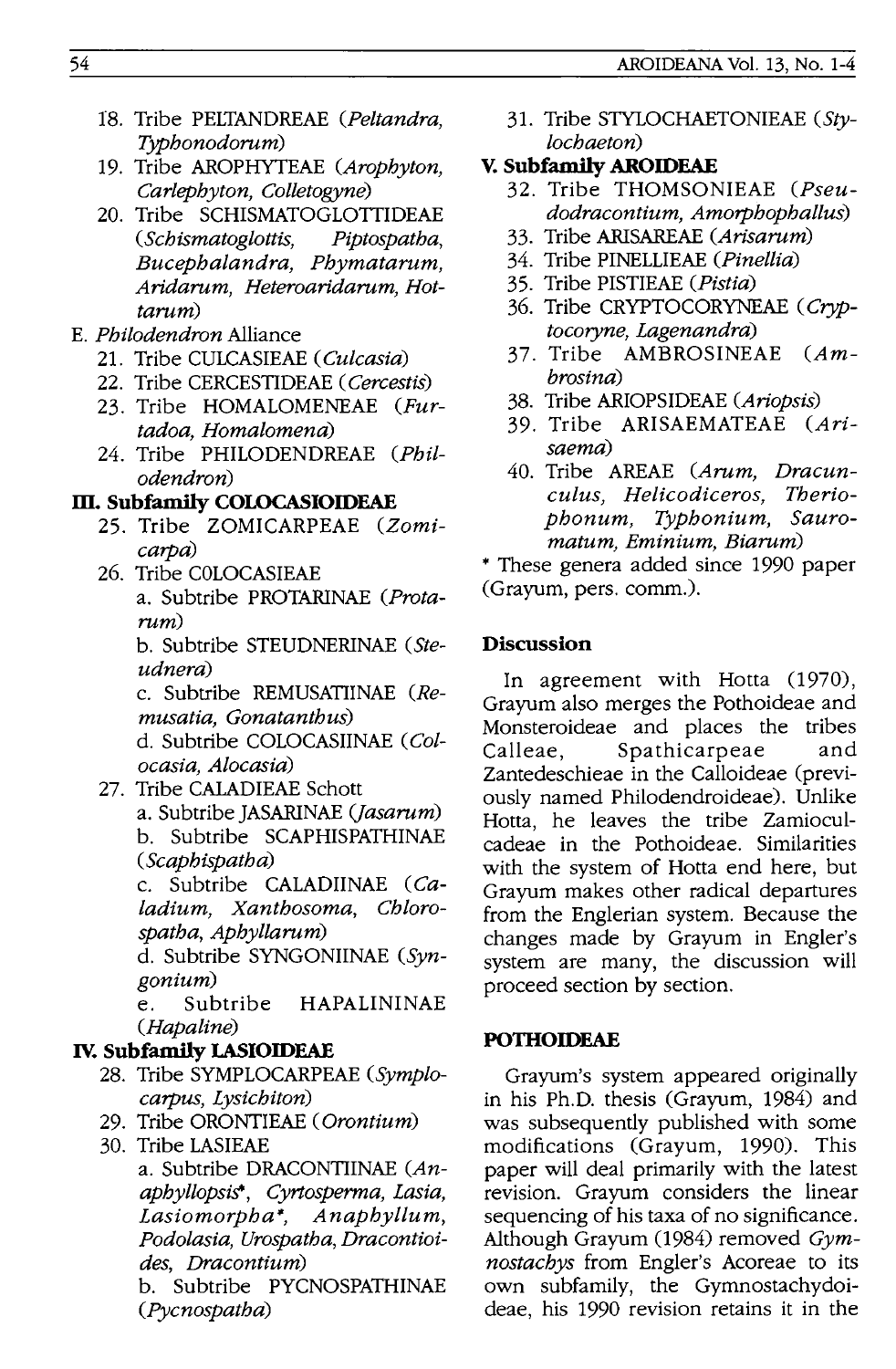#### THOMAS B. CROAT, 1990

subfamily Pothoideae and the tribe Gymnostachydeae. With the subfamily Monsteroideae merged with the Pothoideae, *Anadendrnm* is retained in the tribe Potheae and placed in its own tribe (Anadendreae). The tribe Heteropsideae is reduced to a subtribe of the Monstereae.

#### **CALLOIDEAE sensu Engler**

The subfamily Calloideae of Schott is disbanded, with *Symplocarpus, Lysichiton* and *Orontium* comprising two subtribes in the tribe Orontieae. Philodendroideae, for reasons of priority, is renamed as subfamily Calloideae.

#### **PHILODENDROIDEAE sensu Engler CALLOIDEAE**

As redefined, the subfamily Calloideae is arranged in five major "alliances": *Calla, Nephthyis, Aglaonema, Peltandra,*  and *Philodendron.* 

The main changes within the Calloideae include a number of taxa that are added to the subfamily from other subfamilies. These include:

- 1. The addition of the tribe Culcasieae to the *Nephthytis* Alliance from the Pothoideae.
- 2. The movement of the tribe Nephthytideae from Lasioideae to the *Nephthytis* Alliance.
- 3. The placement of the genera *Anchomanes* and *Pseudohydrosme* of the tribe Thomsonieae (Amorphophalleae) of the Lasioideae into the tribe Nephthytideae in the *Nephthytis* Alliance. Grayum placed *Zomicarpella* in the tribe Callopsideae, but now believes (pers. comm.), as a result of Jim French's recent discovery of laticifers in *Zomicarpella,* that it really belongs in Zomicarpeae of the Colocasioideae.
- 4. The transfer of tribe Callopsideae from the Aroideae to the *Nephthytis*  Alliance.
- 5. The movement of the tribe Montrichardieae from the Lasioideae to the *Nephthytis* Alliance.
- 6. The movement of the tribe Spathicarpeae (Engler's Asterostigmateae) to Calloideae in the *Aglaonema* Alliance.

The *Aglaonema* Alliance is otherwise made up completely of Englerian philodendroid members with the tribes Anubiadeae, Zantedeschieae and Aglaonemateae clustered there.

The *Peltandra* Alliance finds tribes Peltandreae and Typhonodoreae merged into the former. A major change in the *Peltandra* Alliance is the transfer of tribe Arophyteae from the Aroideae.

Finally the *Aglaonema* Alliance differs radically from the Englerian system in that the entire tribe Asterostigmateae from the subfamily Aroideae is transferred to subfamily Calloideae. Grayum's *Aglaonema* Alliance underwent changes from his 1984 treatment. These include:

- 1. The removal of the Homalomeneae to the *Philodendron* Alliance.
- 2. The inclusion of tribe Dieffenbachieae, with *Dieffenbachia* only, and Bognereae, with *Bognera* only. Grayum (pers. comm.), based on unpublished investigations by Bogner, now believes that *Bognera*  should be included in tribe Dieffenbachieae.

#### **COLOCASIOIDEAE**

Substantial changes were also made in the subfamily Colocasioideae, the principal change being the transfer of Zomicarpeae (now to include both *Zomicarpella*  and *Zomicarpa* according to Grayum, pers. comm.) from Engler's Aroideae and the recognition of two coordinate tribes, Colocasieae and Caladieae, the first in the Old World, the second in the New World (except Hapalininae). Grayum accepts two of Engler's three tribes, e.g., Colocasieae (much altered) and Syngonieae (as a subtribe), but he creates more subtribes in the Colocasioideae. The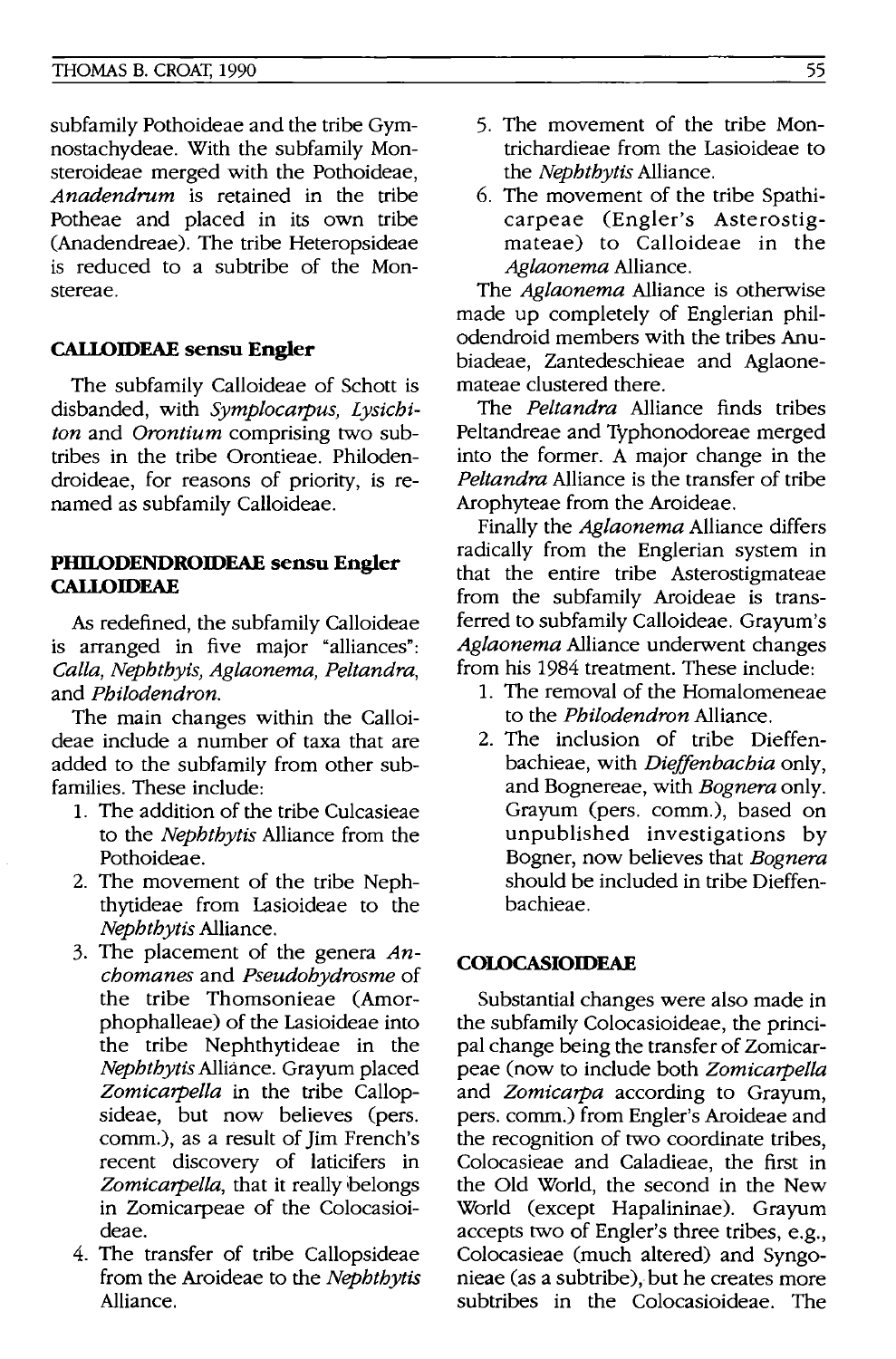following alterations occur in his treatment of the subfamily.

- 1. The tribe Ariopsideae is moved to the subfamily Aroideae.
- 2. The tribe Protareae is moved from the subfamily Aroideae and placed in the tribe Colocasieae as subtribe-Protarinae. (Bogner & Nicolson agree with its placement in the Colocasioideae.)
- 3. The subtribe Steudnerinae is not moved, but the subtribe Remusatiinae is segregated out with Re*musatia* and *Gonatanthus* (considered probably synomymous).
- 4. The subtribe Colocasiinae absorbs the subtribe Alocasiinae, while the Hapalininae is moved to tribe Caladieae.
- *5. jasarum,* added to the system since Engler's revision, is placed in its own subtribe Jasarinae at the head of the tribe Caladieae.
- *6. Scaphispatha* is transferred (following Bogner) into the Colocasioideae from the tribe Zomicarpeae (subfamily Aroideae) and is placed in the Caladieae in its own subtribe.

# **LASIOIDEAE**

Major changes within the Lasioideae include:

- 1. The movement of the tribe Thomsonieae (Amorphophalleae) to the subfamily Aroideae.
- 2. The placement of tribes Nephthytideae and Montrichardieae in the Philodendroideae, substantially reducing the size of the subfamily Lasioideae. As already mentioned, however, three temperate genera from the tribe Orontieae are added to the Lasioideae.
- 3. The division of Engler's tribe Lasieae (following Bogner) into the two subtribes Dracontiinae and Pycnospathinae, with the latter containing only *Pycnospatha.*
- 4. The transfer of the tribe Stylochaetonieae *(Stylochaeton)* from the Aroideae to the Lasioideae.

## **AROIDEAE**

Perhaps the most important change in the subfamily Aroideae is the inclusion of the genus *Pistia,* which previously was generally included in its own subfamily.

Other important changes in the subfamily Aroideae include:

- 1. The transfer of tribe Thomsonieae (Amorphophalleae) from Lasioideae.
- 2. The transfer of tribe Ariopsideae from the Colocasioideae to the Aroideae.
- 3. The movement of tribe Stylochaetonieae to Lasioideae.
- 4. A shift of Zomicarpeae, Spathicarpeae, and Callopsideae to the "Philodendroideae. »
- 5. Transfer of Protareae, which becomes subtribe Protarinae, to the Colocasioideae and breaking up of the Zomicarpeae with *Ulearum, Pilarum* or *Zomicarpella* being incorporated in the tribe Callopsidae of subfamily Calloideae and *Zomicarpa* being placed in the Colocasioideae (as tribe Zomicarpeae). Grayum now (pers. comm.) would also place *Zomicarpella* here.

These changes radically alter the make-up of the subfamily Aroideae. The remainder of this subfamily, including all of the tribe Areae, survives intact. However, the subtribe Arineae is elevated to tribal status.

**It** is evident that Grayum has made major alterations in Engler's system of classification. Though it is not the purpose of this discourse to explain the rationale behind the many changes proposed, Grayum has made a convincing argument in most cases for the changes made. His system will no doubt be carefully considered within the next few years. Now that there are two newly proposed suprageneric classification systems, research efforts have been directed at a resolution of the differences between these two systems in an attempt to come up with a system that can be agreed upon by most aroid workers.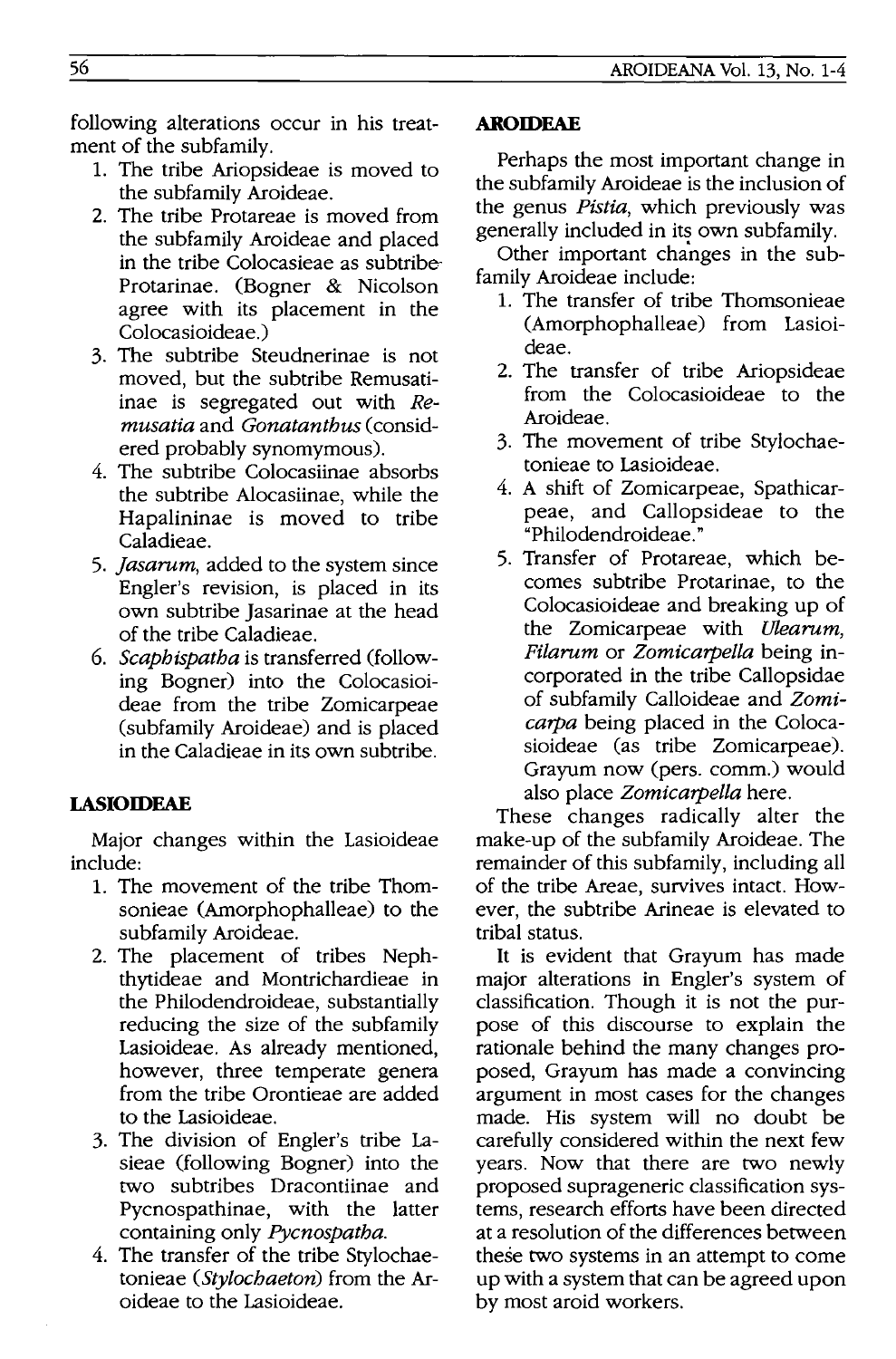## **General Comparisons of Three Recent Systems of Classification of the Araceae**

One of the most difficult things about making the comparison of the three systems involved the subfamilies Philodendroideae and Calloideae. Because Grayum included *Calla* in the Philodendroideae and because the name Calloideae has priority, the subfamily name had to be changed. In order to avoid confusion between the Calloideae of Bogner & Nicolson (containing only *Calla)* and the Calloideae of Grayum, I will refer to Calloideae of Grayum for the purposes of this final comparison as "Philodendroideae. "

All three systems outlined here indicate that at least the genus *Acorus* does not fit well into the main body of the Pothoideae. Hotta removes it, along with *Gymnostachys,* to the subfamily Acoroideae. Bogner & Nicolson, as well as Grayum, go further in rejecting it from the family all together.

Following Deyl (1955), Grayum (1984, 1987) proposed to remove *Acorus* from the Araceae into its own family. He cites 15 major characters in which *Acorus*  differs from all other Araceae (including *Gymnostachys).* Tillich (1985) independently arrived at the same conclusion based on his study of aroid seedling morphology.

All three systems reflect a close relationship between Pothoideae and the Monsteroideae. Both Hotta and Grayum treat the two subfamilies as one, the Pothoideae. Bogner & Nicolson include *Anadendrum* and *Heteropsis* in the Monsteroideae and further suggest that *Amydrium* is a transitional genus (partly in that it lacks trichosclereids) which could be placed in either subfamily "depending on what characters one emphasizes in delimiting the two subfamilies." Grayum states (pers. comm.) that *Pothos* and *Pothoidium* are also transitional in the same sense in that they possess trichosclereids and that *Anaden-* *drum* and *Heteropsis* are transitional genera as well.

While Grayum sees little relationship between the Pothoideae and the subfamily Lasioideae, Bogner & Nicolson place two of Engler's original pothoid tribes in the Lasioideae, namely the Anthurieae and Zamioculcadeae. Grayum leaves both in the subfamily Pothoideae. This would appear to be one of the several more marked differences between the system of Bogner & Nicolson and that of Grayum. Both Hotta and Grayum disband the Calloideae altogether and place the Orontieae in the Lasioideae while placing the tribe Calleae in the "Philodendroideae." Bogner & Nicolson retain *Calla* in the monotypic subfamily Calloideae. They agree with the other two authors in placing *Lysichiton, Symplocarpus,* and *Orontium* in the Lasioideae. While Bogner & Nicolson include all three of these temperate genera in the same tribe, Grayum separates *Orontium* into its own tribe.

Aside from the placement of the Symplocarpeae in the Lasioideae, Hotta leaves the Lasioideae intact. Bogner & Nicolson agree with the transfer of Symplocarpeae, but also add to the Lasioideae the Anthurieae, Culcasieae, and the Zamioculcadeae from the Pothoideae. In addition, they transfer the Callopsideae from the Aroideae to the Lasioideae. Hotta places *Cu/casia* here as well. Grayum, on the other hand, places the Culcasieae in the "Philodendroldeae," moving *Anchomanes* and *Pseudohydrosme* from the Lasioideae to "Philodendroideae" as tribe Nephthyideae. He also moves the Montrichardieae and Nephthytideae to "Philodendroideae."

Despite what appears to be a lot of disagreement with the placement of many of the above-mentioned genera, Grayum, as well as Bogner & Nicolson, agree that the Culcasieae, Nephthytideae, Callopsidae, *Montrichardia*  and *Anchomanes* are all related. They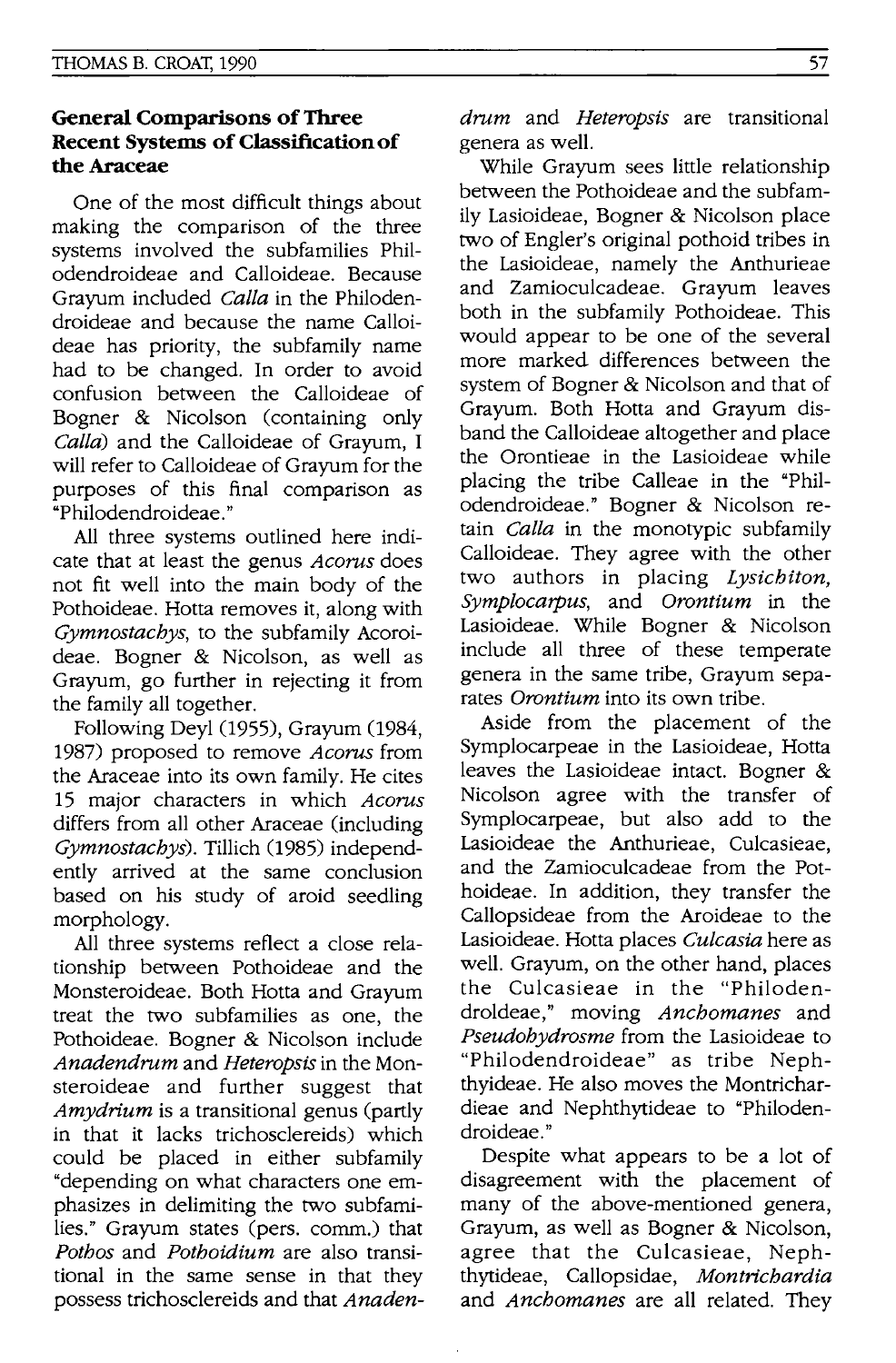just do not agree to which subfamily they belong.

In the subfamily "Philodendroideae, " Hotta and Grayum agree on the inclusion of *Calia,* but Hotta broadens the subfamily substantially by including all of the Colocasioideae (i.e., at least the Asian genera he studied). The "Philodendroideae" of Grayum is substantially larger than that of Bogner & Nicolson, with 40 genera arranged in 17 tribes and five alliances. This contrasts with the 18 genera in eight tribes according to Bogner & Nicolson. The size of Grayum's "Philodendroideae" has resulted largely from the inclusion of Spathicarpeae from the subfamily Aroideae as well as the other tribes from Pothoideae and Lasioideae already mentioned. The latter include Calleae, Culcasieae, Nephthytideae, Callopsideae, and Montrichardieae.

Other major departures of Grayum from Bogner & Nicolson include the incorporatlon of Arophyteae and Schismatoglottideae into the "Philodendroideae." The latter is placed in the *Peltandra* Alliance. Bogner & Nicolson, on the other hand, retain Arophyteae in the Aroideae (Bogner, 1978) along with the Cryptocoryninae. Hotta also leaves Cryptocoryninae in the Aroideae, but does not deal with Arophyteae.

Hotta incorporates the Colocasioideae into the Philodendroideae while Bogner & Nicolson leave it essentially intact, except for the inclusion of Protareae from the Aroideae. Grayum's Colocasioideae differs from Bogner & Nicolson's largely in the arrangement of the tribes within the subfamily. Both treatments include the same genera with the exception of *Ariopsis* which Grayum places in the Aroideae. Grayum also moves *jasarum* and *Scaphispatha* to their own subtribes and reduces the tribe Protareae to a subtribe of his tribe Colocasieae. Bogner & Nicolson include *Xanthosoma, Aphyllarum, Chlorospatha, Caladium, Scaphispatha,* and *jasarum* in their tribe Caladieae while including *Colocasia* and *Alocasia* in their tribe Colocasieae. Grayum includes the Old World genera *Colocasia* and *Alocasia* in the subtribe Colocasiinae of tribe Colocasieae and places the other four New World genera *(Caladium, Xanthosoma, Chlorospatha*  and *Aphyllarum)* in his subtribe Caladiinae of tribe Caladieae along with Hapalininae.

Except for moving the tribe Asterostigmateae to the subfamily Philodendroideae, Hotta appears to have left the subfamily Aroideae intact, although he did not deal with it in great detail. The other two systems agree on the movement of Protareae to Colocasioideae as well as on the removal of the Callopsideae. Grayum places the latter in his "Philodendroideae" while Bogner & Nicolson placed it in the Lasioideae. In addition Grayum transfers the tribe Thomsonieae (Amorphophalleae) from the Lasioideae to the Aroideae, and also the Zomicarpeae (which Bogner & Nicolson maintain) from the Aroideae partly to the Colocasioideae and partly to the *Nephthy tis* Alliance. More importantly, he adds *Pistia,* thus eliminating the subfamily Pistioideae. The two systems otherwise agree except for the order of the taxa within the subfamily, which Grayum regards as of no significance.

# **Conclusion**

It is clear from the comparisons above that despite recent studies (or perhaps even because of them), disagreement still exists concerning the placement of taxa at all levels within the family but especially on the composition of the subfamilies. It is for this reason that no attempt will be made here to construct a description of the respective subfamilial groupings. Further work in a variety of disciplines will be needed on the more poorly known genera. It is expected that the new molecular systematics studies being carried out by James French and his colleagues from Rutgers will provide the next important source of information for a realignment of the Araceae. I hope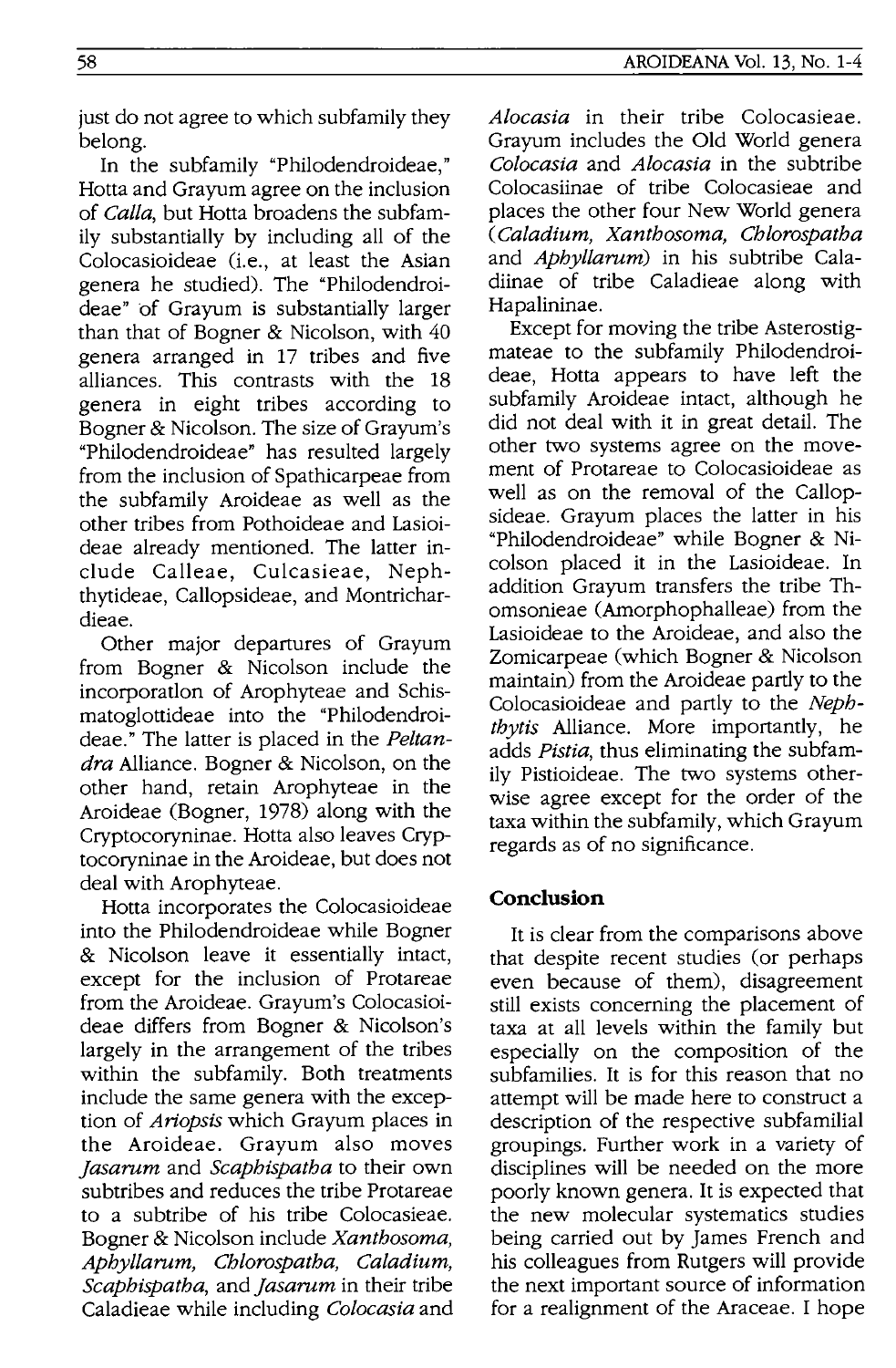that a consensus will emerge regarding the classification of the Araceae.

#### **ACKNOWLEDGMENTS**

I wish to thank the following persons who reviewed this chapter and made significant contributions; Josef Bogner, Munich Botanic Garden; Michael H. Grayum, Missouri Botanical Garden; Simon Mayo, Royal Botanic Gardens; Dan H. Nicolson, Smithsonian Institution.

I am also grateful to Ann B. Ruger, Frances K. Mazanec, and Petra Malesevich for the invaluable assistance given in researching, editing, and proofreading this difficult manuscript.

Finally, I thank the National Science Foundation (Grant number BSR89- 05890) for their continued support of my research.  $\Box$ 

#### **liTERATURE CITED**

- Bogner,]. 1973. Die gattung *Pycnospatha* Thorel ex Gagnep. (Araceae) *Oesten: Bot. Z. 122:199-216.* 
	- \_\_\_ .1978 [1979]. A critical list of the aroid genera. *Aroideana 1:63-73.*
	- \_\_\_ . 1980. The genus *Scaphispatha*  Brongn. ex Schott. *Aroideana 3:4-* 12.
	- \_\_\_\_ . 1980a. Berichtigungen und Ergazungen zu *Jasarum steyermarkii* Bunt. und Lagenandra insignis Trim. *Aqua-Planta 3-80:2.*

& D. H. Nicolson. A revised classification of Araceae with dichotomous keys. *Willdenowia.* (in press).

- Cheadle, V. 1. 1942. The occurrence and types of vessels in the various organs of the plant in the Monocotyledonae. *Amer.] Bot. 29:441-450.*
- Croat, T B. 1981. A revision of *Syngonium* (Araceae). *Ann. Missouri Bot. Card. 68:565-651.*
- Dahlgren, R. M. T. & H. T. Clifford. 1982. The *Monocotyledons: A Comparative Study.* Academic Press, London.

\_\_\_\_ & P. F. Yeo. 1985. The *Families of the Monocotyledons. Structure, Evolution and Taxonomy.* Springer, Berlin, New York, Tokyo.

- Deyl, M. 1955. The evolution of the plants and the taxonomy of the monocotyledons. Sborn. Nár. Mus. v. Praze, Rada B, Prír Vedy 11(6), *Botanica 3:1-143.*
- Engler, A. 1905. Pothoideae. *In* A. Engler (ed.), *Das Pflanzenreich IV* 23B (Heft 21):1-330.
	- \_\_\_\_ . 1911. Lasioideae. *In* A. Engler (ed.), *Das Pflanzenreich IV* 23C (Heft 48):1-130.
- \_\_\_\_ . 1912. Homalomeninae und Schismatoglottidinae. *In* A. Engler (ed.), *Das Pflanzenreich IV* 23Da (Heft 55):1-134.
- \_\_\_\_\_. 1915. Anubiadeae, Aglaone-<br>mateae. Dieffenbachieae. Dieffenbachieae, Zantedeschieae, Typhonodoreae, Peltandreae. *In* A. Engler (ed.), *Das Pflanzenreich IV* 23Dc (Heft 64):1- 78.
- \_\_\_\_ . 1920a. Aroideae und Pistioideae. *In* A. Engler (ed.), *Das Pflanzenreich IV* 23F (Heft 73):1-274.
- \_\_\_\_ . 1920b. Araceae pars generalis et index familiae generalis. *In* A. Engler (ed.), *Das Pflanzenreich IV*  23A (Heft 74):1-71.
- \_\_\_\_ & K. Krause. 1908. Monsteroideae. *In* A. Engler (ed.), *Das Pflanzen reich IV* 23B CHeft 37):4-138.
- \_ & \_\_\_\_\_\_\_\_. 1920. Colocasioideae. *In* A. Engler (ed.), *Das Pflanzenreich IV* 23E (Heft 71):1-139.
- Ertl, P. o. 1932. Vergleichende Untersuchungen ilber die Entwicklung der Blattnervatur der Araceen. *Flora*  126:115-248.
- Eyde, R. H., D. H. Nicolson & P. Sherwin. 1967. A survey of floral anatomy in Araceae. *Amer. j. Bot.* 54:47S-497.
- Fairbrothers, D. E., ]. ]. Mabry, R. 1. Scogin & B. L. Turner. 1975. The bases of angiosperm phylogeny: chemotaxonomy. *Ann. Missouri Bot. Card.* 62:765-800.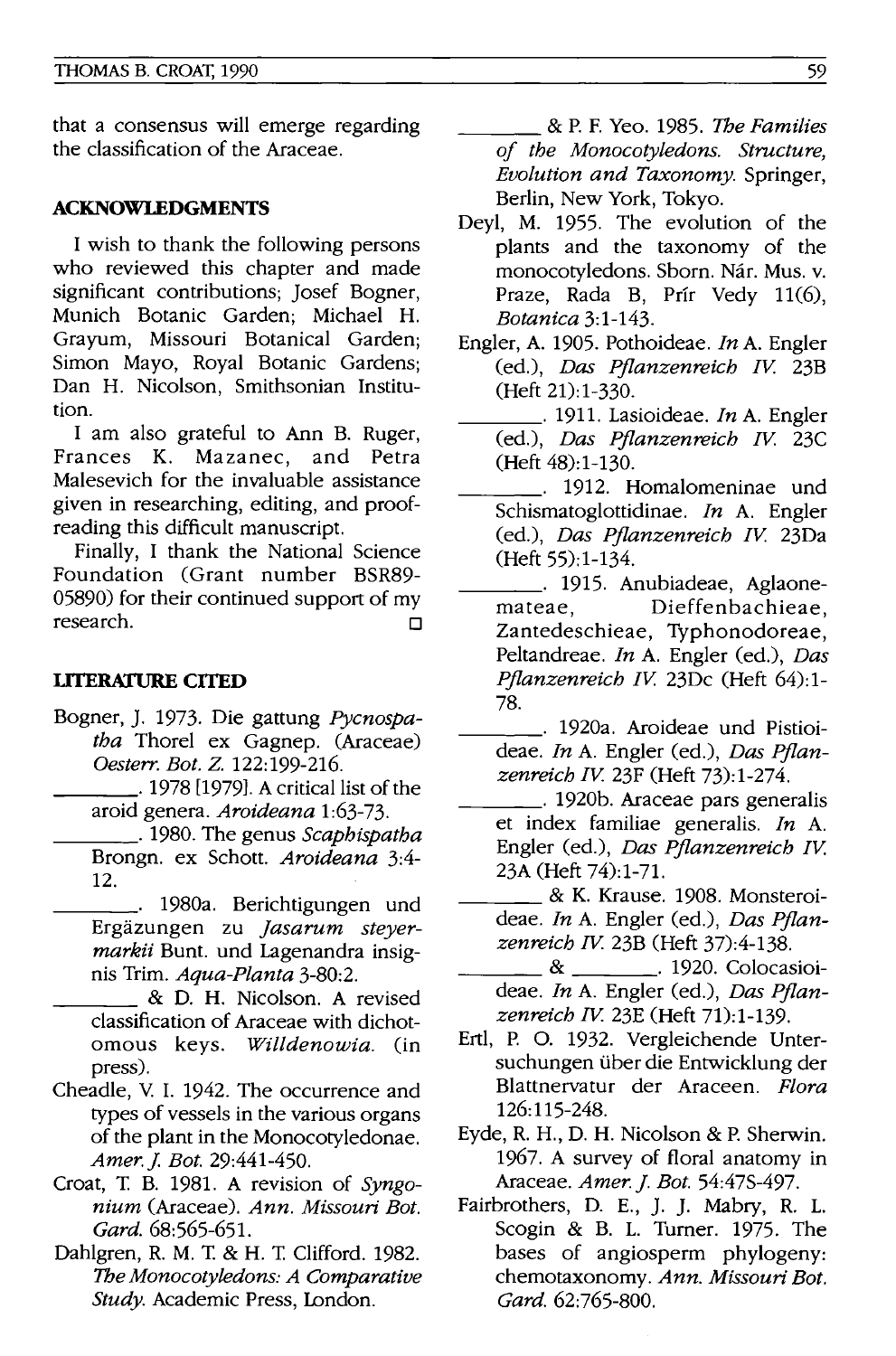- Fox, M. G. & J. C. French. 1988. Systematic occurrence of sterols in Araceae: subfamily Colocasioideae. *Amer.* ]. *Bot.* 75: 132-137.
	- $\&$   $\&$   $\qquad$   $\qquad$   $\qquad$   $\qquad$   $\qquad$   $\qquad$   $\qquad$   $\qquad$   $\qquad$   $\qquad$   $\qquad$   $\qquad$   $\qquad$   $\qquad$   $\qquad$   $\qquad$   $\qquad$   $\qquad$   $\qquad$   $\qquad$   $\qquad$   $\qquad$   $\qquad$   $\qquad$   $\qquad$   $\qquad$   $\qquad$   $\qquad$   $\qquad$   $\qquad$   $\qquad$   $\qquad$   $\qquad$   $\qquad$   $\qquad$  of four types of latex particles in Araceae: subfamily Colocasioideae. (in prep.).
- French, J. C. 1986a. Patterns of endothecial wall thickenings in Araceae: subfamilies Colocasioideae, Aroideae, and Pistioideae. *Bot. Gaz. 147:*  166-179.
- \_\_\_\_ . 1986b. Ovular vasculature in Araceae. *Bot. Gaz.* 147: 478-495.

\_\_\_\_ . 1986c. Patterns of stamen vasculature in Araceae. *Amer.* ]. *Bot.*  73: 434-449.

- \_\_\_\_. 1987a. Structure of ovular and placental trichomes in Araceae. *Bot. Gaz.* 148: 198-208.
- \_\_\_\_ . 1987b. Systematic occurrence of a sclerotic hypodermis in roots of Araceae. *Amer.]. Bot.* 74: 891-903.
- \_\_\_\_ . 1987c. Systematic occurrence of resin canals in roots of Araceae. *Bot. Gaz.* 148: 360-371.
- \_\_\_\_ . 1988. Systematic occurrence of anastomosing laticifers in Araceae. *Bot. Gaz.* 149: 71-81.
- \_\_\_ . & P. B. Tomlinson. 1980. Preliminary observations on the vascular systems in stems of certain Araceae. *In* C. D. Brickell, D. F. Cutler & M. Gregory (eds.), *Petaloid Monocotyledons.* Academic Press,
- lDndon, pp. 105-116. \_\_\_\_ & . 1981a. Vascular patterns in stems of Araceae: subfamilies Calloideae and Lasioideae. *Bot. Gaz.* (Crawfordsville) 142:366- 381.
	- & . 1981b. Vascular patterns in stems of Araceae: subfamily Pothoideae. Amer. J. Bot. 68:713-729.
	- & . 1981c. Vascular patterns in stems of Araceae: subfamily Monsteroideae. Amer. J. Bot. 68:1115-1129.
- \_\_\_ & . 1981d. Vascular patterns in stems of Araceae: subfamily Philodendroideae. *Bot. Gaz.*  (Crawfordsville) 142:550-563.
- & . 1983. Vascular patterns in stems of Araceae: subfamilies Colocasioideae, Aroideae and Pistioideae. *Amer.J Bot. 70:756-* 771.
- \_\_\_ & . 1984. Patterns of Stem Vasculature in Philodendron. *Amer.]. Bot. 71:1432-1443.*
- Gibbs, R. D. 1974. *Cbemotaxonomy of flowering plants,* Vol. III. McGill-Queen's Univ. Press, Montreal.
- Grayum, M. H. 1984. Palynology and phylogeny of the Araceae. Ph.D. Thesis, University of Massachusetts, Amherst.
	- \_\_\_\_ . 1987. A summary of evidence and arguments supporting the removal of Acorus from the Araceae. *Taxon 36:723-729.* 
		- \_\_\_ . 1990. Evolution and phylogeny of the Araceae. *Ann. Missouri Bot. Gard. 77:628-697.*
- Harborne, J. B. 1982. Flavonoid compounds. *In* R. M. T. Dahlgren & H. T. Clifford, The *Monocotyledons: A Comparative Study.* Academic Press, london, pp. 264-274.
- Harris, P. J. & R. D. Hartley. 1980. Phenolic constituents of the cell walls of monocotyledons. *Biocbem. Syst. Bcol. 8:153-160.*
- Hegnauer, R. 1963. *Cbemotaxonomie der Pflanzen.* 2. *Monocotyledoneae.*  Birkhouser, Basel.
- Hooker, J. D. 1883. Aroideae. *In* G. Bentham & J. D. Hooker, *Genera*  Plantarum, Vol. 3. London, pp. 955-1000.
- Hotta, M. 1970. A system of the family Araceae in Japan and adjacent areas. *Mem. Fac. Sci. Kyoto Imp. Univ., Ser. BioI.* 4: 72-96.
- \_\_\_\_ . 1981. A new genus of the family Araceae from West Sumatra. Acta Phytotax. *Geobot.* 32: 142-145.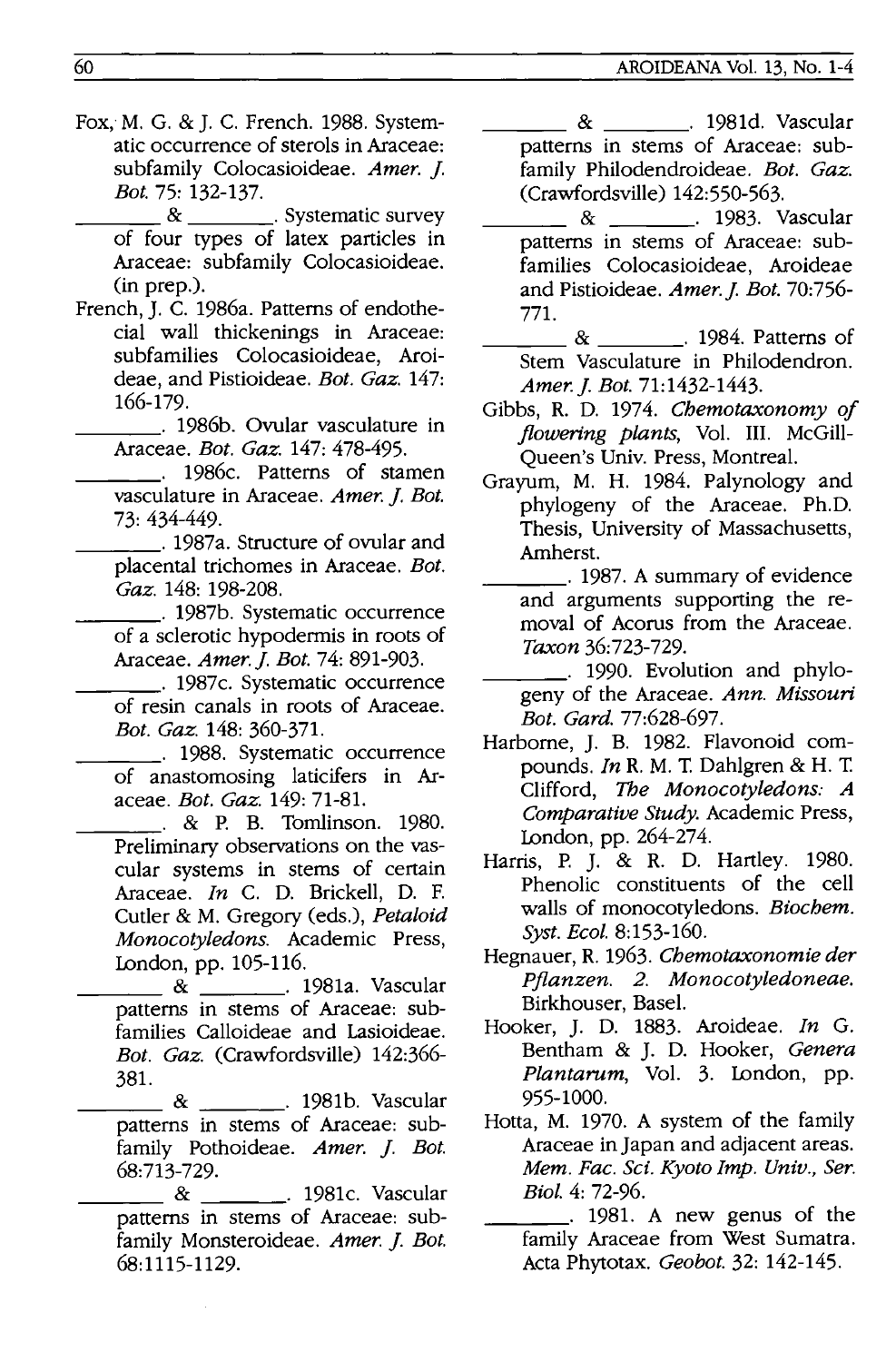- Hutchinson, J. 1973. The *families of jlowering plants.* Clarendon Press, london.
- Jones, G. E. 1957. Chromosome numbers and phylogenetic relationships in the Araceae. Ph. D. Thesis, University of Virginia, Charlottesville.
- Jiissen, F. J. 1928. Die Haploidgeneration der Araceen und ihre Verwertung fur die System. *Bot. jahrb. Syst. 62:*  155-283.
- Krause, K. 1908. Calloideae. *In* A. Engler (ed. ), *Das Pjlanzenreich W.* 23B (Heft 37) :140-155.
	- \_\_\_ '. 1913. Philodendrinae. *In* A. Engler (ed. ), *Das Pjlanzenreich W.*  23Db (Heft 60): 1-143.
- Li, H. 1979. Angiospermae, Monocotyledoneae, Araceae, Lemnaceae. *In* C. y. Wu & H. Li (editors), *Flora Reipublicae Popularis Sinicae,* Vol. 13(2).
- \_\_\_ . 1980. Himalayas-Hengduan Mountains--- the centre of distribution and differentiation of the genus *Arisaema;* to discuss the problems about the origin and migration of this genus. *Acta Bot. Yunnanica* 2: 402- 416.
- Lemée, A. 1941. Aracées. *In* Dictionaire Descriptif et Synonymique des Genres de Plantes Phanerogames 8:88- 101. Brest.
- Madison, M. T. 1981. Notes on *Caladium*  (Araceae) and its allies. *Selbyana 5:*  342-377.
- Marchant, C. J. 1970. Chromosome variation in Araceae: I. Pothoeae to Stylochitoneae. *Kew Bull. 24:315-322.* \_\_\_ . 1971a. Chromosome variation
	- in Araceae: II. Richardieae to Colocasieae. *Kew Bull. 25:47-56.*
	- \_\_\_ . 1971b. Chromosome variation in Araceae: III. Philodendreae to
- Pythonieae. *Kew Bull.* 25: 323-329. \_\_\_ . 1972. Chromosome variation in Araceae: Iv. Areae. *Kew Bull. 26:*  395-404. \_\_\_ . 1974. Chromosome variation
	- in Araceae: V. Acoreae to Lasieae.

*Kew Bull. 28:199-210.* 

- Metcalfe, C. R. 1967. Distribution of latex in the plant kingdom. *Econ. Bot. 21:*  115-127.
- Nicolson, D. H. 1960. A brief review of classifications in the Araceae. *Baileya* 8: 62-67.
- \_\_\_ . 1984. Suprageneric names attributable to Araceae. *Taxon 33:*  680-690.
- \_\_\_ '. 1987. Derivation of aroid generic names. *Aroideana 10:15-25.*
- Petersen, G. 1989. Cytology and systematics of Araceae. *Nordic J. Bot.* 119-166.
- Raven, P. H. & D. I. Axelrod. 1974. Angiosperm biogeography and past continental movements. *Ann. Missouri Bot. Gard. 61:539-673.*
- Schott, H. 1860. *Prodromus Systematis Aroidearum.* Congregationis Mechitharisticae, Vindobonae.
- Schuster, R. M. 1976. Plate tectonics and its bearing on the geographical origin and dispersal of angiosperms. *In*  C. B. Beck (ed.), *Origin and Early Evolution of Angiosperms.* Columbia Univ. Press, New York, pp. 48-138.
- Solereder, H. & F. J. Meyer. 1928. Systematische Anatomie der Monokotyledonen. Heft 3. Principes-Synanthae-Spathiflorae. Gebriider Bomtraeger, Berlin.
- Thanikaimoni, G. 1969. Esquisse palynologique des Aracées. Inst. Franç. Pondichery, *Trav. Sect. Sci. Tech.*  5(5):1-31.
- Thome, R. F. 1976. A phylogenetic classification of the Angiospermae. *Evol. Bioi. 9:35-106.*
- \_\_\_ . 1983. Proposed new realignments in the angiosperms. *Nordic]. Bot.* 3:85-117.
- Tillich, H. J. 1985. Keimlingsbau und verwandtschaftliche Beziehungen der Araceae. *Gleditschia 13:63-73.*
- Williams, C. A., J. B. Harbome & S. J. Mayo. 1981. Anthocyanin pigments and leaf flavonoids in the family Araceae. *Phytochemistry 20:217-234.*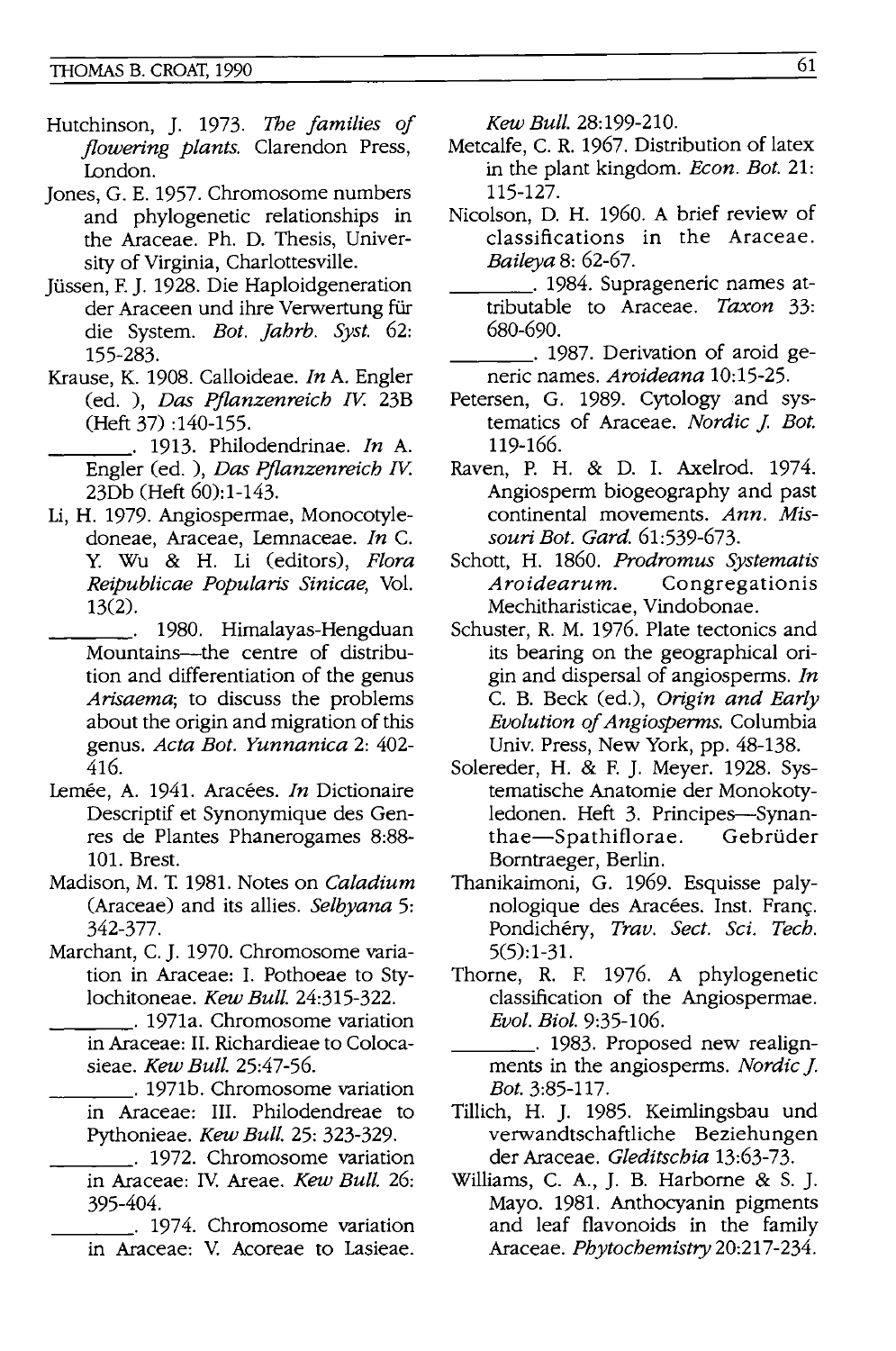

Fig. 5. *Typhonium pedatisectum* Gage, Philippines. Photo by unknown.



Fig. 7. *Gorgonidium vermicidum* (Speg.) Bogner & Nicolson, *Croat* 68462, Argentina. Photo by T B. Croat.



Fig. 6. *Hapaline brownii* Hook. f, *Hay*  2036, Malaysia, cultivated at Kew. Photo by T. B. Croat.



Fig. 8. *Bucephalandra motleyana*, *Bogner* 1366, Sarawak (spathe artificially opened). Photo by J. Bogner.